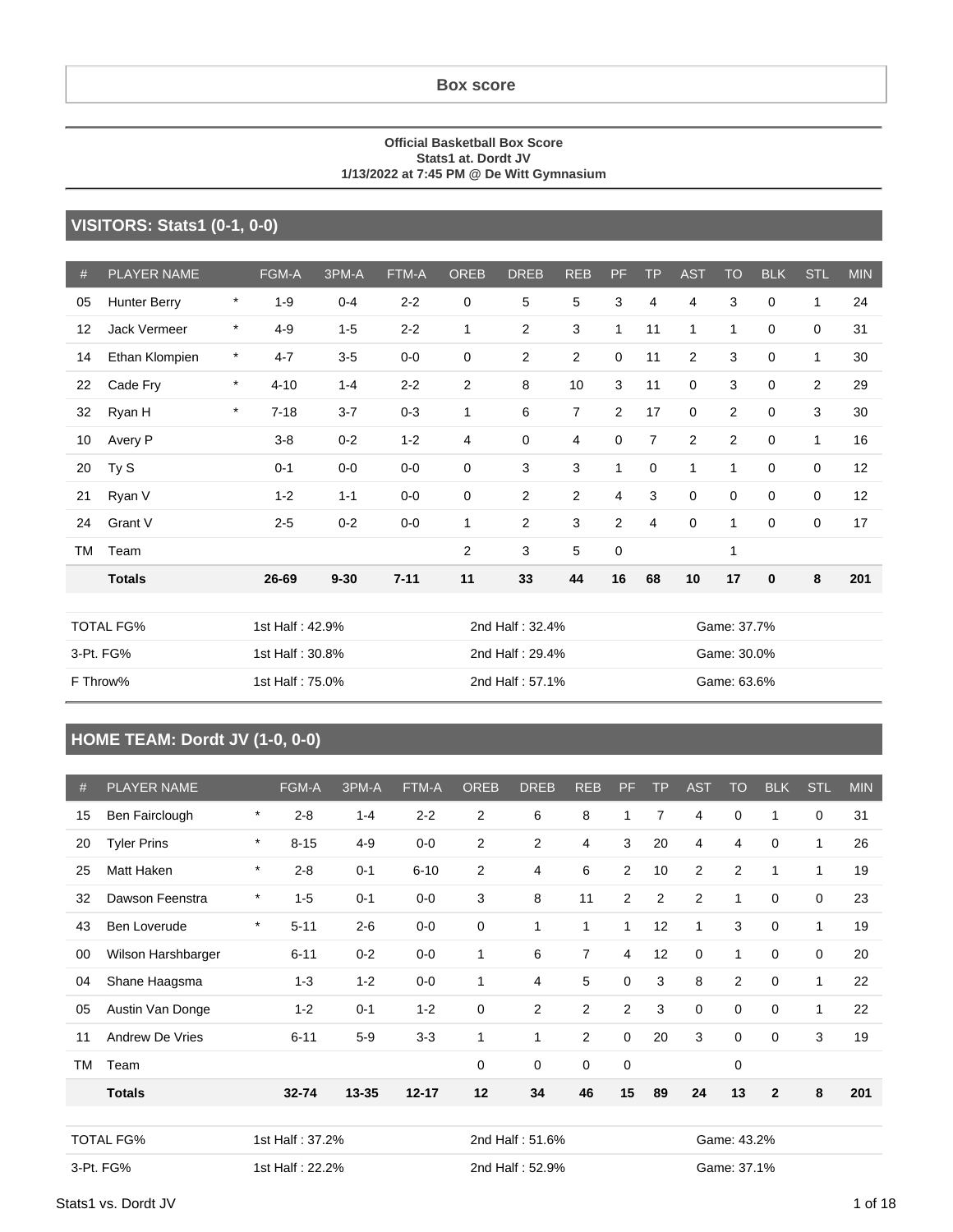F Throw% 1st Half : 77.8% 2nd Half : 62.5% Game: 70.6%

| <b>SCORE BY PERIODS</b> |    | - 2 - |                          | <b>TOTAL</b> |
|-------------------------|----|-------|--------------------------|--------------|
| Stats1                  | 37 | .31   | $\overline{\phantom{a}}$ | 68           |
| Dordt JV                | 43 | 46    | -                        | 89           |

**Officials:** ,,

**Attendance:** 0

**Technical fouls: STATS1-None. DORDT JV-None.**

**Points in the paint:** STATS1-14, DORDT JV-20. **Points off turnovers:** STATS1-13, DORDT JV-19. **2nd chance points:** STATS1-9, DORDT JV-15. **Fast break points:** STATS1-2, DORDT JV-0. **Bench Points:** STATS1-14, DORDT JV-38.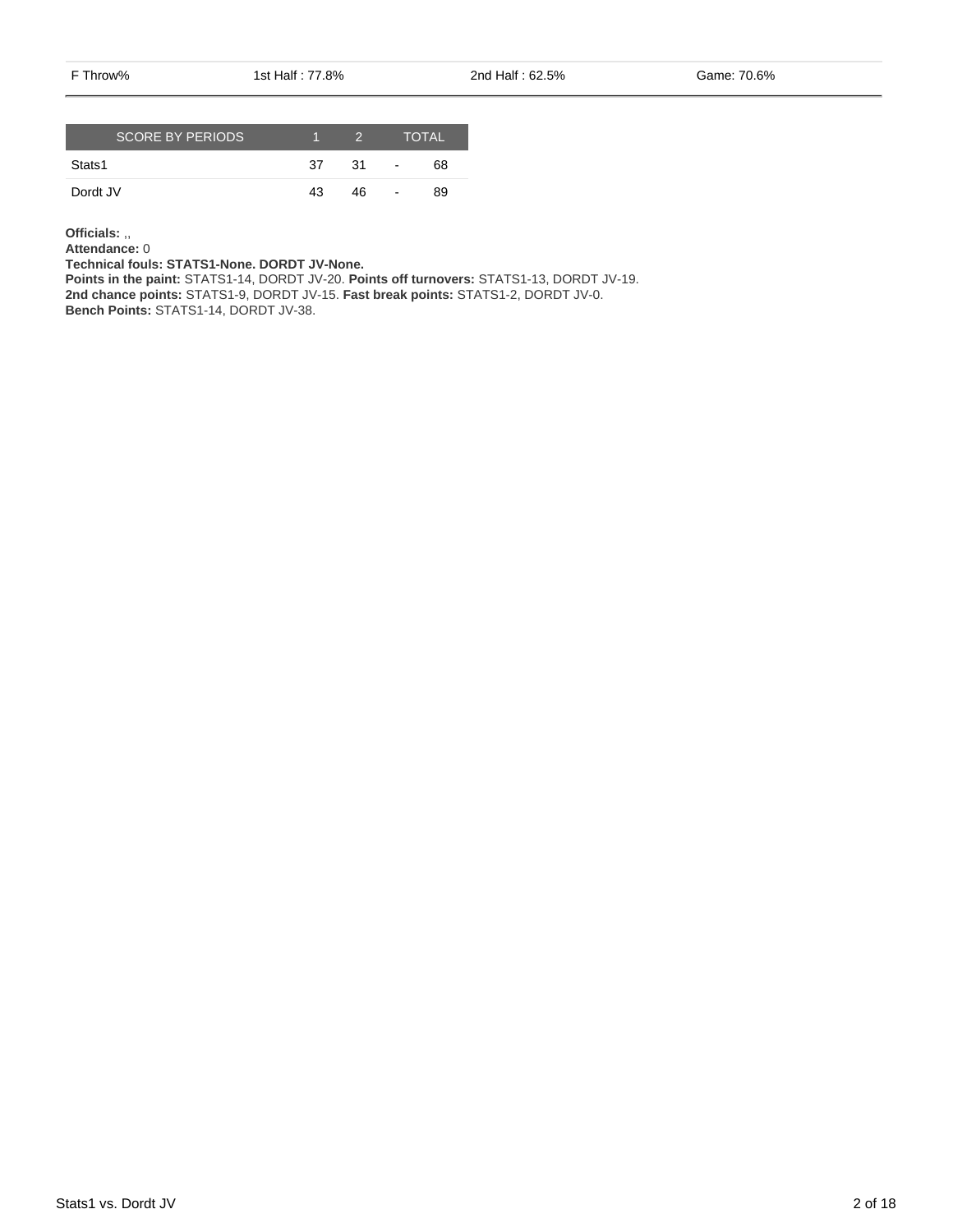#### **Play by Play**

### **1st Half**

| 19:55<br>$0 - 2$<br>Assist by PRINS, TYLER<br>19:44<br>$2 - 2$<br>H,RYAN made layup<br>19:44<br>$2 - 2$<br>Assist by BERRY, HUNTER<br>19:28<br>$2 - 2$<br>HAKEN, MATT missed jump shot<br>$2 - 2$<br>19:28<br>FRY, CADE defensive rebound<br>$5 - 2$<br>19:19<br>H,RYAN made 3-pt. jump shot<br>19:19<br>$5 - 2$<br>Assist by BERRY, HUNTER<br>19:06<br>$5 - 4$<br>PRINS, TYLER made layup<br>19:06<br>$5 - 4$<br>Assist by HAKEN, MATT<br>18:56<br>Foul by FEENSTRA, DAWSON<br>$5 - 4$<br>18:33<br>Turnover by FRY, CADE<br>$5 - 4$<br>18:19<br>$5 - 6$<br>HAKEN, MATT made jump shot<br>17:52<br>$7 - 6$<br>FRY, CADE made jump shot<br>17:38<br>$7 - 6$<br>LOVERUDE, BEN missed jump shot<br>17:38<br>$7 - 6$<br>H,RYAN defensive rebound<br>17:25<br>$7 - 6$<br>BERRY, HUNTER missed jump shot<br>17:25<br>$7 - 6$<br>FAIRCLOUGH, BEN defensive rebound<br>17:17<br>$7 - 6$<br>Foul by BERRY, HUNTER<br>17:13<br>$7 - 9$<br>PRINS, TYLER made 3-pt. jump shot<br>17:13<br>$7 - 9$<br>Assist by LOVERUDE, BEN<br>16:56<br>$7 - 9$<br>FRY, CADE missed 3-pt. jump shot<br>16:56<br>$7 - 9$<br>PRINS, TYLER defensive rebound<br>16:46<br>$7 - 9$<br>FEENSTRA, DAWSON missed jump shot<br>$7 - 9$<br>16:46<br>FRY, CADE defensive rebound<br>16:28<br>$7 - 9$<br>H,RYAN missed 3-pt. jump shot<br>$7 - 9$<br>16:28<br>FEENSTRA, DAWSON defensive rebound<br>16:20<br>$7 - 9$<br>HARSHBARGER, WILSON enters the game<br>16:20<br>$7 - 9$<br>HAKEN, MATT goes to the bench<br>16:07<br>Foul by BERRY, HUNTER<br>$7 - 9$<br>16:02<br>$7 - 9$<br>PRINS, TYLER missed 3-pt. jump shot<br>16:02<br>$7 - 9$<br>VERMEER, JACK deadball rebound<br>15:51<br>$7 - 9$<br>DONGE, AUSTIN VAN enters the game<br>15:51<br>$7 - 9$<br>LOVERUDE, BEN goes to the bench | 19:55 | $0 - 2$ | LOVERUDE, BEN made dunk |
|---------------------------------------------------------------------------------------------------------------------------------------------------------------------------------------------------------------------------------------------------------------------------------------------------------------------------------------------------------------------------------------------------------------------------------------------------------------------------------------------------------------------------------------------------------------------------------------------------------------------------------------------------------------------------------------------------------------------------------------------------------------------------------------------------------------------------------------------------------------------------------------------------------------------------------------------------------------------------------------------------------------------------------------------------------------------------------------------------------------------------------------------------------------------------------------------------------------------------------------------------------------------------------------------------------------------------------------------------------------------------------------------------------------------------------------------------------------------------------------------------------------------------------------------------------------------------------------------------------------------------------------------------------------------------------------------------------------------------------------------------------|-------|---------|-------------------------|
|                                                                                                                                                                                                                                                                                                                                                                                                                                                                                                                                                                                                                                                                                                                                                                                                                                                                                                                                                                                                                                                                                                                                                                                                                                                                                                                                                                                                                                                                                                                                                                                                                                                                                                                                                         |       |         |                         |
|                                                                                                                                                                                                                                                                                                                                                                                                                                                                                                                                                                                                                                                                                                                                                                                                                                                                                                                                                                                                                                                                                                                                                                                                                                                                                                                                                                                                                                                                                                                                                                                                                                                                                                                                                         |       |         |                         |
|                                                                                                                                                                                                                                                                                                                                                                                                                                                                                                                                                                                                                                                                                                                                                                                                                                                                                                                                                                                                                                                                                                                                                                                                                                                                                                                                                                                                                                                                                                                                                                                                                                                                                                                                                         |       |         |                         |
|                                                                                                                                                                                                                                                                                                                                                                                                                                                                                                                                                                                                                                                                                                                                                                                                                                                                                                                                                                                                                                                                                                                                                                                                                                                                                                                                                                                                                                                                                                                                                                                                                                                                                                                                                         |       |         |                         |
|                                                                                                                                                                                                                                                                                                                                                                                                                                                                                                                                                                                                                                                                                                                                                                                                                                                                                                                                                                                                                                                                                                                                                                                                                                                                                                                                                                                                                                                                                                                                                                                                                                                                                                                                                         |       |         |                         |
|                                                                                                                                                                                                                                                                                                                                                                                                                                                                                                                                                                                                                                                                                                                                                                                                                                                                                                                                                                                                                                                                                                                                                                                                                                                                                                                                                                                                                                                                                                                                                                                                                                                                                                                                                         |       |         |                         |
|                                                                                                                                                                                                                                                                                                                                                                                                                                                                                                                                                                                                                                                                                                                                                                                                                                                                                                                                                                                                                                                                                                                                                                                                                                                                                                                                                                                                                                                                                                                                                                                                                                                                                                                                                         |       |         |                         |
|                                                                                                                                                                                                                                                                                                                                                                                                                                                                                                                                                                                                                                                                                                                                                                                                                                                                                                                                                                                                                                                                                                                                                                                                                                                                                                                                                                                                                                                                                                                                                                                                                                                                                                                                                         |       |         |                         |
|                                                                                                                                                                                                                                                                                                                                                                                                                                                                                                                                                                                                                                                                                                                                                                                                                                                                                                                                                                                                                                                                                                                                                                                                                                                                                                                                                                                                                                                                                                                                                                                                                                                                                                                                                         |       |         |                         |
|                                                                                                                                                                                                                                                                                                                                                                                                                                                                                                                                                                                                                                                                                                                                                                                                                                                                                                                                                                                                                                                                                                                                                                                                                                                                                                                                                                                                                                                                                                                                                                                                                                                                                                                                                         |       |         |                         |
|                                                                                                                                                                                                                                                                                                                                                                                                                                                                                                                                                                                                                                                                                                                                                                                                                                                                                                                                                                                                                                                                                                                                                                                                                                                                                                                                                                                                                                                                                                                                                                                                                                                                                                                                                         |       |         |                         |
|                                                                                                                                                                                                                                                                                                                                                                                                                                                                                                                                                                                                                                                                                                                                                                                                                                                                                                                                                                                                                                                                                                                                                                                                                                                                                                                                                                                                                                                                                                                                                                                                                                                                                                                                                         |       |         |                         |
|                                                                                                                                                                                                                                                                                                                                                                                                                                                                                                                                                                                                                                                                                                                                                                                                                                                                                                                                                                                                                                                                                                                                                                                                                                                                                                                                                                                                                                                                                                                                                                                                                                                                                                                                                         |       |         |                         |
|                                                                                                                                                                                                                                                                                                                                                                                                                                                                                                                                                                                                                                                                                                                                                                                                                                                                                                                                                                                                                                                                                                                                                                                                                                                                                                                                                                                                                                                                                                                                                                                                                                                                                                                                                         |       |         |                         |
|                                                                                                                                                                                                                                                                                                                                                                                                                                                                                                                                                                                                                                                                                                                                                                                                                                                                                                                                                                                                                                                                                                                                                                                                                                                                                                                                                                                                                                                                                                                                                                                                                                                                                                                                                         |       |         |                         |
|                                                                                                                                                                                                                                                                                                                                                                                                                                                                                                                                                                                                                                                                                                                                                                                                                                                                                                                                                                                                                                                                                                                                                                                                                                                                                                                                                                                                                                                                                                                                                                                                                                                                                                                                                         |       |         |                         |
|                                                                                                                                                                                                                                                                                                                                                                                                                                                                                                                                                                                                                                                                                                                                                                                                                                                                                                                                                                                                                                                                                                                                                                                                                                                                                                                                                                                                                                                                                                                                                                                                                                                                                                                                                         |       |         |                         |
|                                                                                                                                                                                                                                                                                                                                                                                                                                                                                                                                                                                                                                                                                                                                                                                                                                                                                                                                                                                                                                                                                                                                                                                                                                                                                                                                                                                                                                                                                                                                                                                                                                                                                                                                                         |       |         |                         |
|                                                                                                                                                                                                                                                                                                                                                                                                                                                                                                                                                                                                                                                                                                                                                                                                                                                                                                                                                                                                                                                                                                                                                                                                                                                                                                                                                                                                                                                                                                                                                                                                                                                                                                                                                         |       |         |                         |
|                                                                                                                                                                                                                                                                                                                                                                                                                                                                                                                                                                                                                                                                                                                                                                                                                                                                                                                                                                                                                                                                                                                                                                                                                                                                                                                                                                                                                                                                                                                                                                                                                                                                                                                                                         |       |         |                         |
|                                                                                                                                                                                                                                                                                                                                                                                                                                                                                                                                                                                                                                                                                                                                                                                                                                                                                                                                                                                                                                                                                                                                                                                                                                                                                                                                                                                                                                                                                                                                                                                                                                                                                                                                                         |       |         |                         |
|                                                                                                                                                                                                                                                                                                                                                                                                                                                                                                                                                                                                                                                                                                                                                                                                                                                                                                                                                                                                                                                                                                                                                                                                                                                                                                                                                                                                                                                                                                                                                                                                                                                                                                                                                         |       |         |                         |
|                                                                                                                                                                                                                                                                                                                                                                                                                                                                                                                                                                                                                                                                                                                                                                                                                                                                                                                                                                                                                                                                                                                                                                                                                                                                                                                                                                                                                                                                                                                                                                                                                                                                                                                                                         |       |         |                         |
|                                                                                                                                                                                                                                                                                                                                                                                                                                                                                                                                                                                                                                                                                                                                                                                                                                                                                                                                                                                                                                                                                                                                                                                                                                                                                                                                                                                                                                                                                                                                                                                                                                                                                                                                                         |       |         |                         |
|                                                                                                                                                                                                                                                                                                                                                                                                                                                                                                                                                                                                                                                                                                                                                                                                                                                                                                                                                                                                                                                                                                                                                                                                                                                                                                                                                                                                                                                                                                                                                                                                                                                                                                                                                         |       |         |                         |
|                                                                                                                                                                                                                                                                                                                                                                                                                                                                                                                                                                                                                                                                                                                                                                                                                                                                                                                                                                                                                                                                                                                                                                                                                                                                                                                                                                                                                                                                                                                                                                                                                                                                                                                                                         |       |         |                         |
|                                                                                                                                                                                                                                                                                                                                                                                                                                                                                                                                                                                                                                                                                                                                                                                                                                                                                                                                                                                                                                                                                                                                                                                                                                                                                                                                                                                                                                                                                                                                                                                                                                                                                                                                                         |       |         |                         |
|                                                                                                                                                                                                                                                                                                                                                                                                                                                                                                                                                                                                                                                                                                                                                                                                                                                                                                                                                                                                                                                                                                                                                                                                                                                                                                                                                                                                                                                                                                                                                                                                                                                                                                                                                         |       |         |                         |
|                                                                                                                                                                                                                                                                                                                                                                                                                                                                                                                                                                                                                                                                                                                                                                                                                                                                                                                                                                                                                                                                                                                                                                                                                                                                                                                                                                                                                                                                                                                                                                                                                                                                                                                                                         |       |         |                         |
|                                                                                                                                                                                                                                                                                                                                                                                                                                                                                                                                                                                                                                                                                                                                                                                                                                                                                                                                                                                                                                                                                                                                                                                                                                                                                                                                                                                                                                                                                                                                                                                                                                                                                                                                                         |       |         |                         |
|                                                                                                                                                                                                                                                                                                                                                                                                                                                                                                                                                                                                                                                                                                                                                                                                                                                                                                                                                                                                                                                                                                                                                                                                                                                                                                                                                                                                                                                                                                                                                                                                                                                                                                                                                         |       |         |                         |
|                                                                                                                                                                                                                                                                                                                                                                                                                                                                                                                                                                                                                                                                                                                                                                                                                                                                                                                                                                                                                                                                                                                                                                                                                                                                                                                                                                                                                                                                                                                                                                                                                                                                                                                                                         |       |         |                         |
|                                                                                                                                                                                                                                                                                                                                                                                                                                                                                                                                                                                                                                                                                                                                                                                                                                                                                                                                                                                                                                                                                                                                                                                                                                                                                                                                                                                                                                                                                                                                                                                                                                                                                                                                                         |       |         |                         |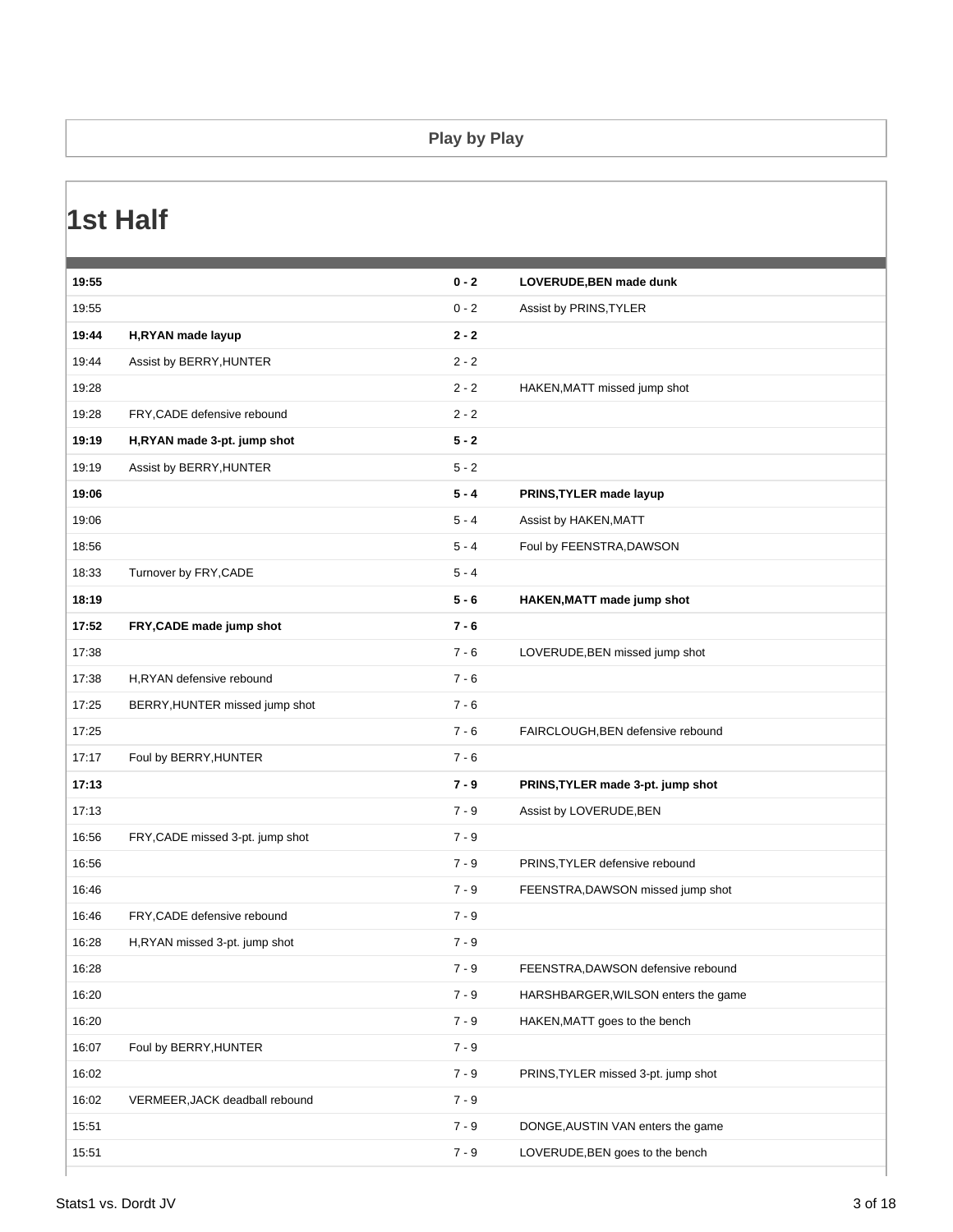| 15:49 |                                      | $7 - 9$   | Turnover by PRINS, TYLER                   |
|-------|--------------------------------------|-----------|--------------------------------------------|
| 15:39 |                                      | $7 - 9$   | FAIRCLOUGH, BEN missed layup               |
| 15:39 |                                      | $7 - 9$   | PRINS, TYLER offensive rebound             |
| 15:33 |                                      | $7 - 11$  | PRINS, TYLER made layup                    |
| 15:30 |                                      | $7 - 11$  | Foul by HARSHBARGER, WILSON                |
| 15:27 | VERMEER, JACK made jump shot         | $9 - 11$  |                                            |
| 15:17 |                                      | $9 - 11$  | Turnover by PRINS, TYLER                   |
| 15:16 | Steal by FRY, CADE                   | $9 - 11$  |                                            |
| 14:58 | H,RYAN made 3-pt. jump shot          | $12 - 11$ |                                            |
| 14:44 |                                      | $12 - 11$ | PRINS, TYLER missed jump shot              |
| 14:44 | BERRY, HUNTER defensive rebound      | $12 - 11$ |                                            |
| 14:28 | H,RYAN made jump shot                | $14 - 11$ |                                            |
| 14:20 |                                      | $14 - 11$ | FAIRCLOUGH, BEN missed 3-pt. jump shot     |
| 14:20 |                                      | $14 - 11$ | HARSHBARGER, WILSON offensive rebound      |
| 14:16 |                                      | $14 - 11$ | HARSHBARGER, WILSON missed jump shot       |
| 14:16 | BERRY, HUNTER defensive rebound      | $14 - 11$ |                                            |
| 13:59 | KLOMPIEN, ETHAN missed jump shot     | $14 - 11$ |                                            |
| 13:59 | VERMEER, JACK offensive rebound      | $14 - 11$ |                                            |
| 13:53 | FRY, CADE missed jump shot           | $14 - 11$ |                                            |
| 13:53 |                                      | $14 - 11$ | DONGE, AUSTIN VAN defensive rebound        |
| 13:42 |                                      | $14 - 13$ | PRINS, TYLER made jump shot                |
| 13:25 | FRY, CADE made jump shot             | $16 - 13$ |                                            |
| 13:17 | Foul by BERRY, HUNTER                | $16 - 13$ |                                            |
| 13:17 |                                      | $16 - 13$ | VRIES, ANDREW DE enters the game           |
| 13:17 |                                      | $16 - 13$ | HAAGSMA, SHANE enters the game             |
| 13:17 |                                      | $16 - 13$ | FEENSTRA, DAWSON goes to the bench         |
| 13:17 |                                      | $16 - 13$ | PRINS, TYLER goes to the bench             |
| 13:16 | V, RYAN enters the game              | $16 - 13$ |                                            |
| 13:16 | H,RYAN goes to the bench             | $16 - 13$ |                                            |
| 13:09 |                                      | $16 - 13$ | FAIRCLOUGH, BEN missed jump shot           |
| 13:09 | FRY, CADE defensive rebound          | $16 - 13$ |                                            |
| 12:58 | BERRY, HUNTER made jump shot         | $18 - 13$ |                                            |
| 12:44 |                                      | $18 - 15$ | HARSHBARGER, WILSON made layup             |
| 12:44 |                                      | $18 - 15$ | Assist by FAIRCLOUGH, BEN                  |
| 12:30 | V,RYAN made 3-pt. jump shot          | $21 - 15$ |                                            |
| 12:30 | Assist by BERRY, HUNTER              | $21 - 15$ |                                            |
| 12:20 |                                      | $21 - 15$ | FAIRCLOUGH, BEN missed 3-pt. jump shot     |
| 12:20 | V, RYAN defensive rebound            | $21 - 15$ |                                            |
| 12:03 | VERMEER, JACK missed 3-pt. jump shot | $21 - 15$ |                                            |
| 12:03 |                                      | $21 - 15$ | HARSHBARGER, WILSON defensive rebound      |
| 11:51 |                                      | $21 - 15$ | HARSHBARGER, WILSON missed 3-pt. jump shot |
| 11:51 | V, RYAN defensive rebound            | $21 - 15$ |                                            |
|       |                                      |           |                                            |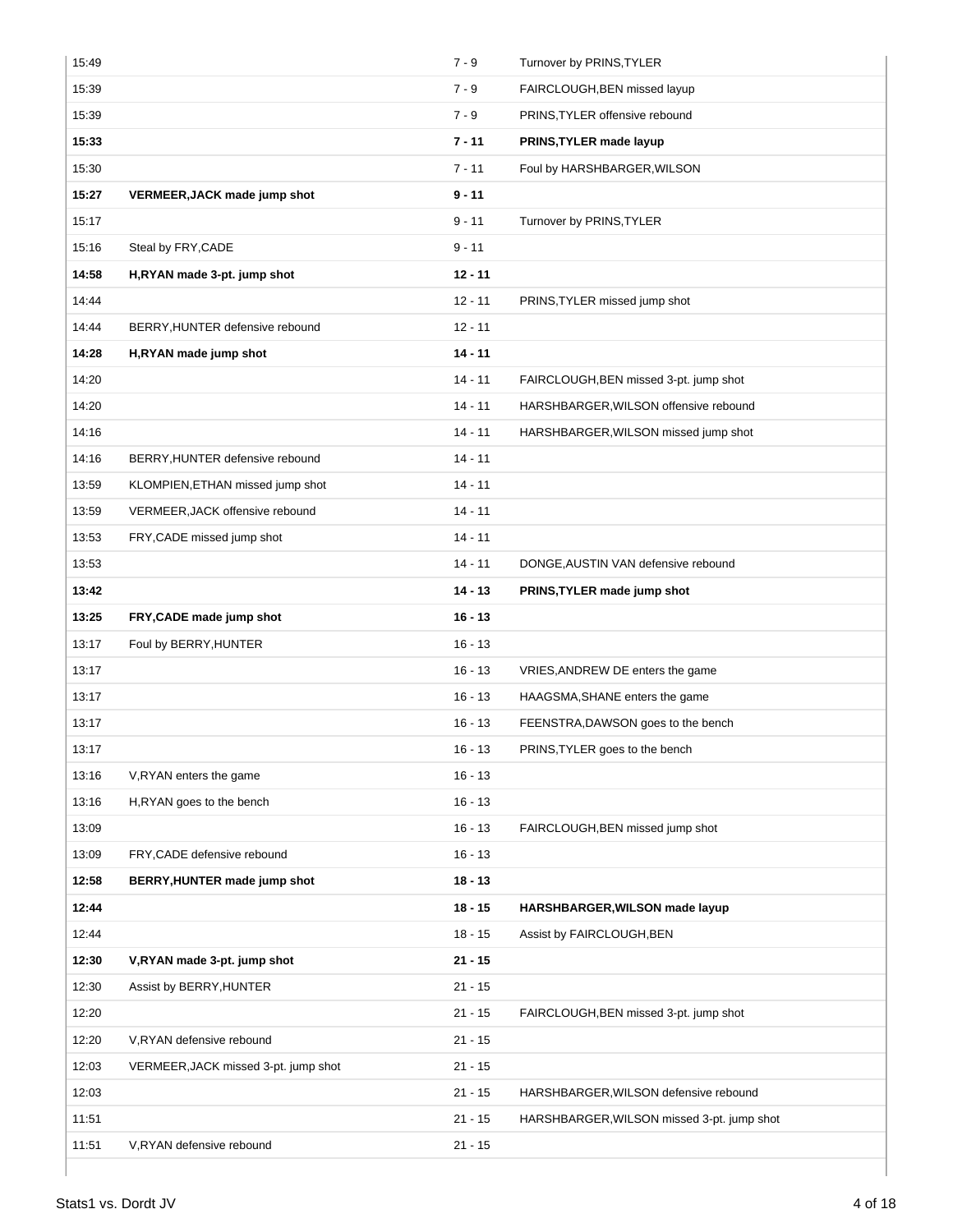| 11:33 | VERMEER, JACK missed 3-pt. jump shot | $21 - 15$ |                                          |
|-------|--------------------------------------|-----------|------------------------------------------|
| 11:33 |                                      | $21 - 15$ | HARSHBARGER, WILSON defensive rebound    |
| 11:25 |                                      | $21 - 15$ | DONGE, AUSTIN VAN missed 3-pt. jump shot |
| 11:25 | KLOMPIEN, ETHAN defensive rebound    | $21 - 15$ |                                          |
| 11:10 | <b>VERMEER, JACK made layup</b>      | $23 - 15$ |                                          |
| 11:10 | Assist by KLOMPIEN, ETHAN            | $23 - 15$ |                                          |
| 11:08 |                                      | $23 - 15$ | 30SEC TIMEOUT by Dordt JV                |
| 11:08 | V, GRANT enters the game             | $23 - 15$ |                                          |
| 11:08 | FRY, CADE goes to the bench          | $23 - 15$ |                                          |
| 11:08 |                                      | $23 - 15$ | HAKEN, MATT enters the game              |
| 11:08 |                                      | $23 - 15$ | HARSHBARGER, WILSON goes to the bench    |
| 10:52 | Foul by V, RYAN                      | $23 - 15$ |                                          |
| 10:52 |                                      | $23 - 16$ | <b>HAKEN, MATT made free throw</b>       |
| 10:52 |                                      | $23 - 16$ | HAKEN, MATT missed free throw            |
| 10:52 | TEAM defensive rebound               | $23 - 16$ |                                          |
| 10:52 |                                      | $23 - 16$ | LOVERUDE, BEN enters the game            |
| 10:52 |                                      | $23 - 16$ | FAIRCLOUGH, BEN goes to the bench        |
| 10:32 | V, RYAN missed jump shot             | $23 - 16$ |                                          |
| 10:32 |                                      | $23 - 16$ | Block by HAKEN, MATT                     |
| 10:32 |                                      | $23 - 16$ | HAKEN, MATT defensive rebound            |
| 10:18 |                                      | $23 - 16$ | HAAGSMA, SHANE missed 3-pt. jump shot    |
| 10:18 | V, GRANT defensive rebound           | $23 - 16$ |                                          |
| 10:00 | VERMEER, JACK missed jump shot       | $23 - 16$ |                                          |
| 10:00 |                                      | $23 - 16$ | DONGE, AUSTIN VAN defensive rebound      |
| 09:52 |                                      | $23 - 16$ | LOVERUDE, BEN missed 3-pt. jump shot     |
| 09:52 |                                      | $23 - 16$ | HAKEN, MATT offensive rebound            |
| 09:50 |                                      | $23 - 16$ | HAKEN, MATT missed jump shot             |
| 09:50 | BERRY, HUNTER defensive rebound      | $23 - 16$ |                                          |
| 09:36 | KLOMPIEN, ETHAN made jump shot       | $25 - 16$ |                                          |
| 09:28 |                                      | $25 - 16$ | HAKEN, MATT missed jump shot             |
| 09:28 | BERRY, HUNTER defensive rebound      | $25 - 16$ |                                          |
| 09:20 | BERRY, HUNTER missed jump shot       | $25 - 16$ |                                          |
| 09:20 |                                      | $25 - 16$ | HAAGSMA, SHANE defensive rebound         |
| 09:12 |                                      | $25 - 16$ | VRIES, ANDREW DE missed 3-pt. jump shot  |
| 09:12 | V, GRANT defensive rebound           | $25 - 16$ |                                          |
| 08:58 | V, GRANT made jump shot              | $27 - 16$ |                                          |
| 08:34 | Foul by V, RYAN                      | $27 - 16$ |                                          |
| 08:34 |                                      | $27 - 17$ | <b>HAKEN, MATT made free throw</b>       |
| 08:34 |                                      | $27 - 17$ | HAKEN, MATT missed free throw            |
| 08:34 | H,RYAN defensive rebound             | $27 - 17$ |                                          |
| 08:34 | S, TY enters the game                | $27 - 17$ |                                          |
| 08:34 | P, AVERY enters the game             | $27 - 17$ |                                          |
|       |                                      |           |                                          |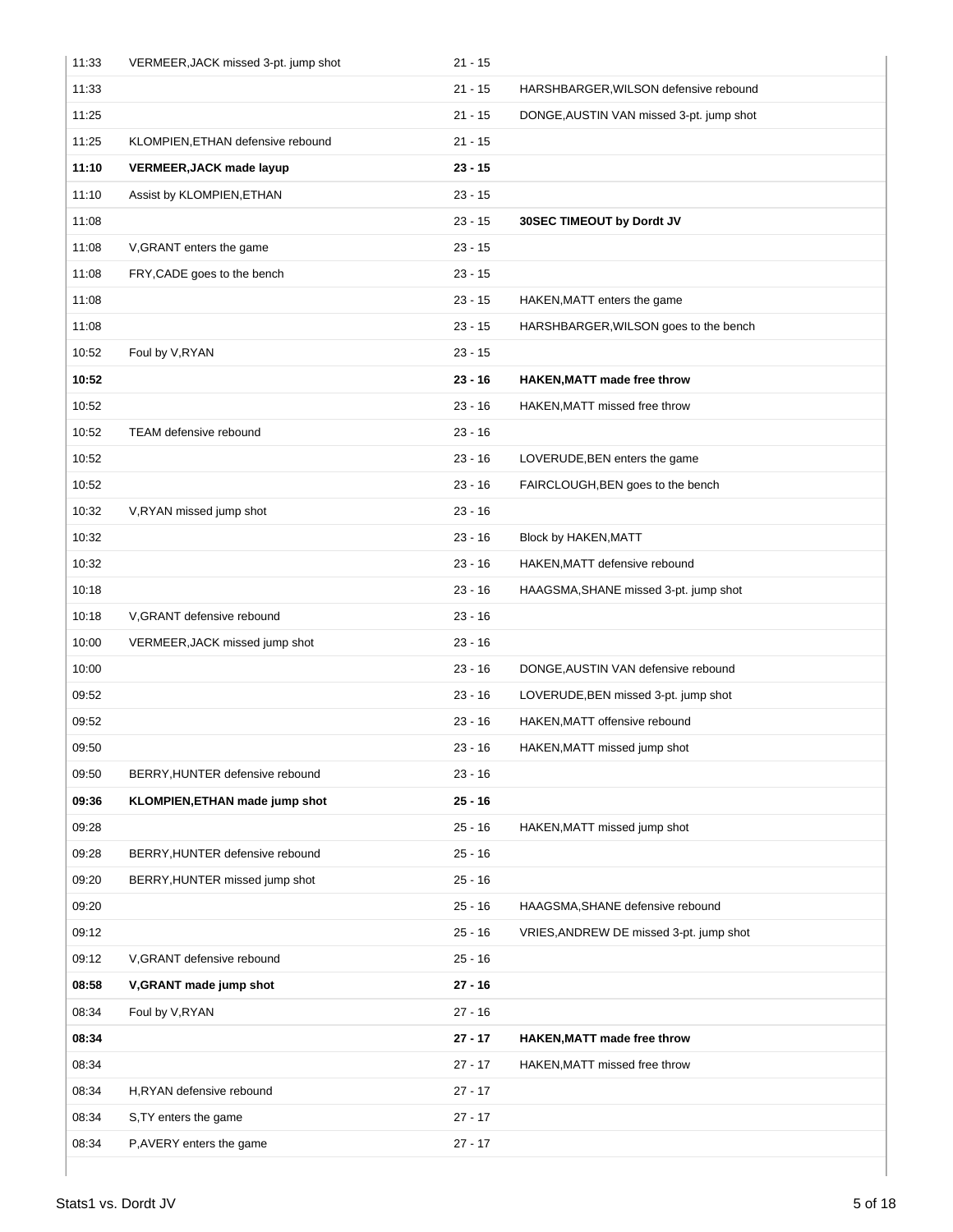| 08:34 | H, RYAN enters the game              | $27 - 17$ |                                      |
|-------|--------------------------------------|-----------|--------------------------------------|
| 08:34 | V, RYAN goes to the bench            | $27 - 17$ |                                      |
| 08:34 | VERMEER, JACK goes to the bench      | $27 - 17$ |                                      |
| 08:34 | BERRY, HUNTER goes to the bench      | $27 - 17$ |                                      |
| 08:33 |                                      | $27 - 17$ | PRINS, TYLER enters the game         |
| 08:33 |                                      | $27 - 17$ | FEENSTRA, DAWSON enters the game     |
| 08:33 |                                      | $27 - 17$ | LOVERUDE, BEN goes to the bench      |
| 08:33 |                                      | $27 - 17$ | HAKEN, MATT goes to the bench        |
| 08:23 | P, AVERY missed jump shot            | $27 - 17$ |                                      |
| 08:23 |                                      | $27 - 17$ | PRINS, TYLER defensive rebound       |
| 08:19 |                                      | $27 - 19$ | LOVERUDE, BEN made dunk              |
| 08:19 |                                      | $27 - 19$ | Assist by PRINS, TYLER               |
| 08:05 | H,RYAN missed 3-pt. jump shot        | $27 - 19$ |                                      |
| 08:05 |                                      | $27 - 19$ | FEENSTRA, DAWSON defensive rebound   |
| 07:58 |                                      | $27 - 22$ | LOVERUDE, BEN made 3-pt. jump shot   |
| 07:58 |                                      | $27 - 22$ | Assist by PRINS, TYLER               |
| 07:43 | KLOMPIEN, ETHAN made 3-pt. jump shot | $30 - 22$ |                                      |
| 07:43 | Assist by P, AVERY                   | $30 - 22$ |                                      |
| 07:28 |                                      | $30 - 22$ | Turnover by FEENSTRA, DAWSON         |
| 07:27 | Steal by KLOMPIEN, ETHAN             | $30 - 22$ |                                      |
| 07:24 | Turnover by KLOMPIEN, ETHAN          | $30 - 22$ |                                      |
| 07:22 | FRY, CADE enters the game            | $30 - 22$ |                                      |
| 07:22 | KLOMPIEN, ETHAN goes to the bench    | $30 - 22$ |                                      |
| 07:22 |                                      | $30 - 22$ | HAKEN, MATT enters the game          |
| 07:22 |                                      | $30 - 22$ | HARSHBARGER, WILSON enters the game  |
| 07:22 |                                      | $30 - 22$ | PRINS, TYLER goes to the bench       |
| 07:22 |                                      | $30 - 22$ | HAAGSMA, SHANE goes to the bench     |
| 07:11 | Foul by FRY, CADE                    | $30 - 22$ |                                      |
| 07:11 |                                      | $30 - 22$ | HAAGSMA, SHANE enters the game       |
| 07:11 |                                      | $30 - 22$ | LOVERUDE, BEN enters the game        |
| 07:11 |                                      | $30 - 22$ | PRINS, TYLER enters the game         |
| 07:11 |                                      | $30 - 22$ | HAKEN, MATT goes to the bench        |
| 07:11 |                                      | $30 - 22$ | VRIES, ANDREW DE goes to the bench   |
| 07:11 |                                      | $30 - 22$ | DONGE, AUSTIN VAN goes to the bench  |
| 07:05 |                                      | $30 - 22$ | PRINS, TYLER missed 3-pt. jump shot  |
| 07:05 |                                      | $30 - 22$ | FEENSTRA, DAWSON offensive rebound   |
| 06:59 |                                      | $30 - 22$ | LOVERUDE, BEN missed 3-pt. jump shot |
| 06:59 | H,RYAN defensive rebound             | $30 - 22$ |                                      |
| 06:35 | Turnover by H,RYAN                   | $30 - 22$ |                                      |
| 06:35 |                                      | $30 - 22$ | Steal by HAAGSMA, SHANE              |
| 06:32 |                                      | $30 - 24$ | PRINS, TYLER made layup              |
| 06:32 |                                      | $30 - 24$ | Assist by HAAGSMA, SHANE             |
|       |                                      |           |                                      |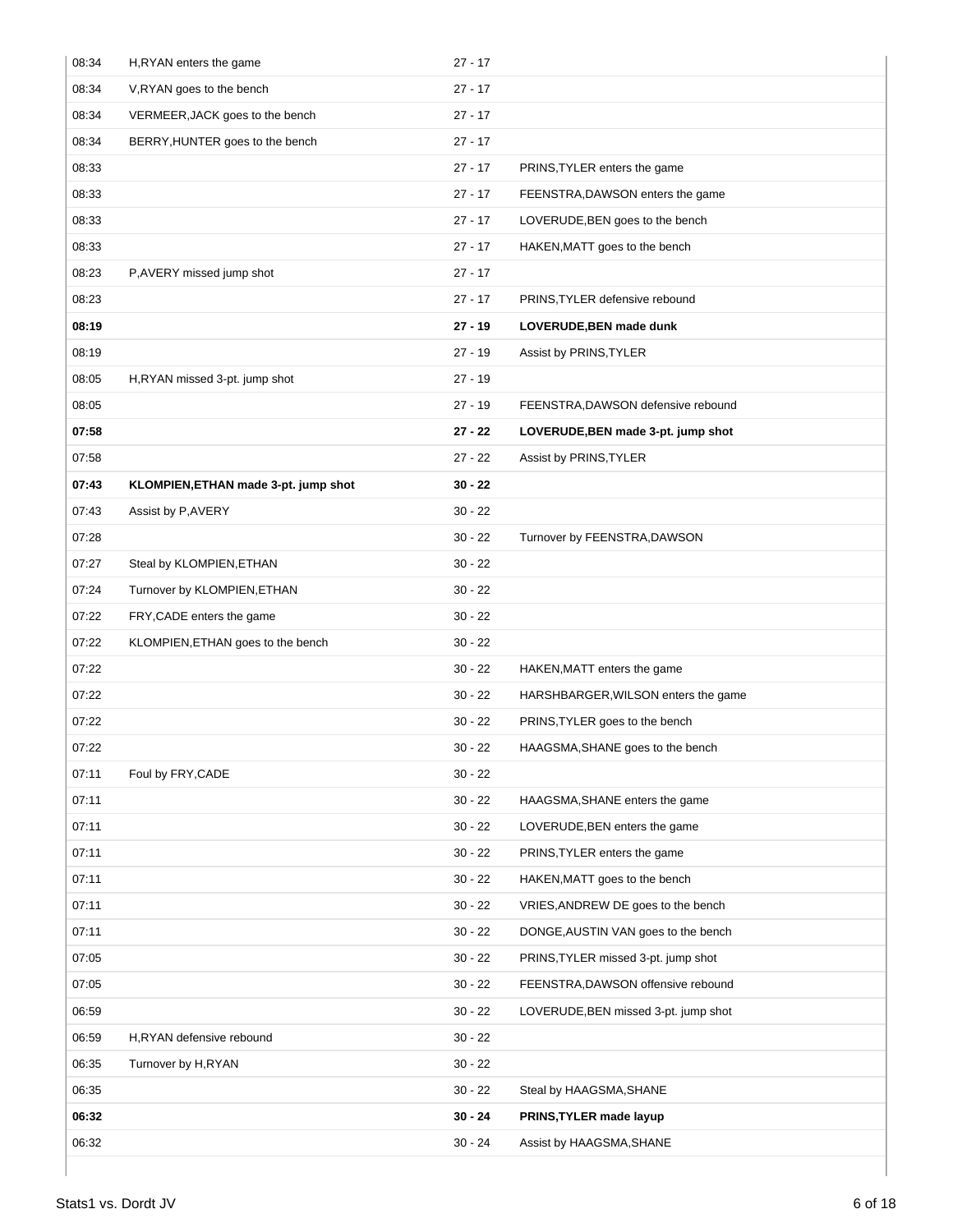| 06:15 | P,AVERY missed 3-pt. jump shot         | $30 - 24$ |                                         |
|-------|----------------------------------------|-----------|-----------------------------------------|
| 06:15 | V, GRANT offensive rebound             | $30 - 24$ |                                         |
| 06:12 | V, GRANT made layup                    | $32 - 24$ |                                         |
| 06:01 |                                        | $32 - 24$ | FEENSTRA, DAWSON missed 3-pt. jump shot |
| 06:01 | FRY, CADE defensive rebound            | $32 - 24$ |                                         |
| 05:49 |                                        | $32 - 24$ | VRIES, ANDREW DE enters the game        |
| 05:49 |                                        | $32 - 24$ | HAAGSMA, SHANE goes to the bench        |
| 05:27 | Turnover by TEAM                       | $32 - 24$ |                                         |
| 05:11 |                                        | $32 - 24$ | VRIES, ANDREW DE missed jump shot       |
| 05:11 |                                        | $32 - 24$ | VRIES, ANDREW DE offensive rebound      |
| 05:06 |                                        | $32 - 26$ | HARSHBARGER, WILSON made jump shot      |
| 04:49 | Turnover by P, AVERY                   | $32 - 26$ |                                         |
| 04:49 |                                        | $32 - 26$ | FAIRCLOUGH, BEN enters the game         |
| 04:49 |                                        | $32 - 26$ | LOVERUDE, BEN goes to the bench         |
| 04:39 |                                        | $32 - 26$ | VRIES, ANDREW DE missed 3-pt. jump shot |
| 04:39 |                                        | $32 - 26$ | FAIRCLOUGH, BEN offensive rebound       |
| 04:35 |                                        | $32 - 29$ | PRINS, TYLER made 3-pt. jump shot       |
| 04:35 |                                        | $32 - 29$ | Assist by FAIRCLOUGH, BEN               |
| 04:25 |                                        | $32 - 29$ | Foul by PRINS, TYLER                    |
| 04:12 | S, TY missed layup                     | $32 - 29$ |                                         |
| 04:12 |                                        | $32 - 29$ | VRIES, ANDREW DE defensive rebound      |
| 04:04 | Foul by S,TY                           | $32 - 29$ |                                         |
|       |                                        |           |                                         |
| 04:04 |                                        | $32 - 30$ | VRIES, ANDREW DE made free throw        |
| 04:04 |                                        | $32 - 31$ | <b>VRIES, ANDREW DE made free throw</b> |
| 04:04 |                                        | $32 - 32$ | <b>VRIES, ANDREW DE made free throw</b> |
| 04:04 | VERMEER, JACK enters the game          | $32 - 32$ |                                         |
| 04:04 | KLOMPIEN, ETHAN enters the game        | $32 - 32$ |                                         |
| 04:04 | V, GRANT goes to the bench             | $32 - 32$ |                                         |
| 04:04 | S, TY goes to the bench                | $32 - 32$ |                                         |
| 03:55 | KLOMPIEN, ETHAN missed 3-pt. jump shot | $32 - 32$ |                                         |
| 03:55 |                                        | $32 - 32$ | FEENSTRA, DAWSON defensive rebound      |
| 03:48 |                                        | $32 - 34$ | HARSHBARGER, WILSON made layup          |
| 03:48 |                                        | $32 - 34$ | Assist by VRIES, ANDREW DE              |
| 03:34 | H,RYAN missed jump shot                | $32 - 34$ |                                         |
| 03:34 | TEAM offensive rebound                 | $32 - 34$ |                                         |
| 03:30 |                                        | $32 - 34$ | DONGE, AUSTIN VAN enters the game       |
| 03:30 |                                        | $32 - 34$ | FEENSTRA, DAWSON goes to the bench      |
| 03:25 | H,RYAN missed jump shot                | $32 - 34$ |                                         |
| 03:25 | FRY, CADE offensive rebound            | $32 - 34$ |                                         |
| 03:19 |                                        | $32 - 34$ | Foul by HARSHBARGER, WILSON             |
| 03:19 | FRY, CADE made free throw              | $33 - 34$ |                                         |
| 03:19 | FRY, CADE made free throw              | $34 - 34$ |                                         |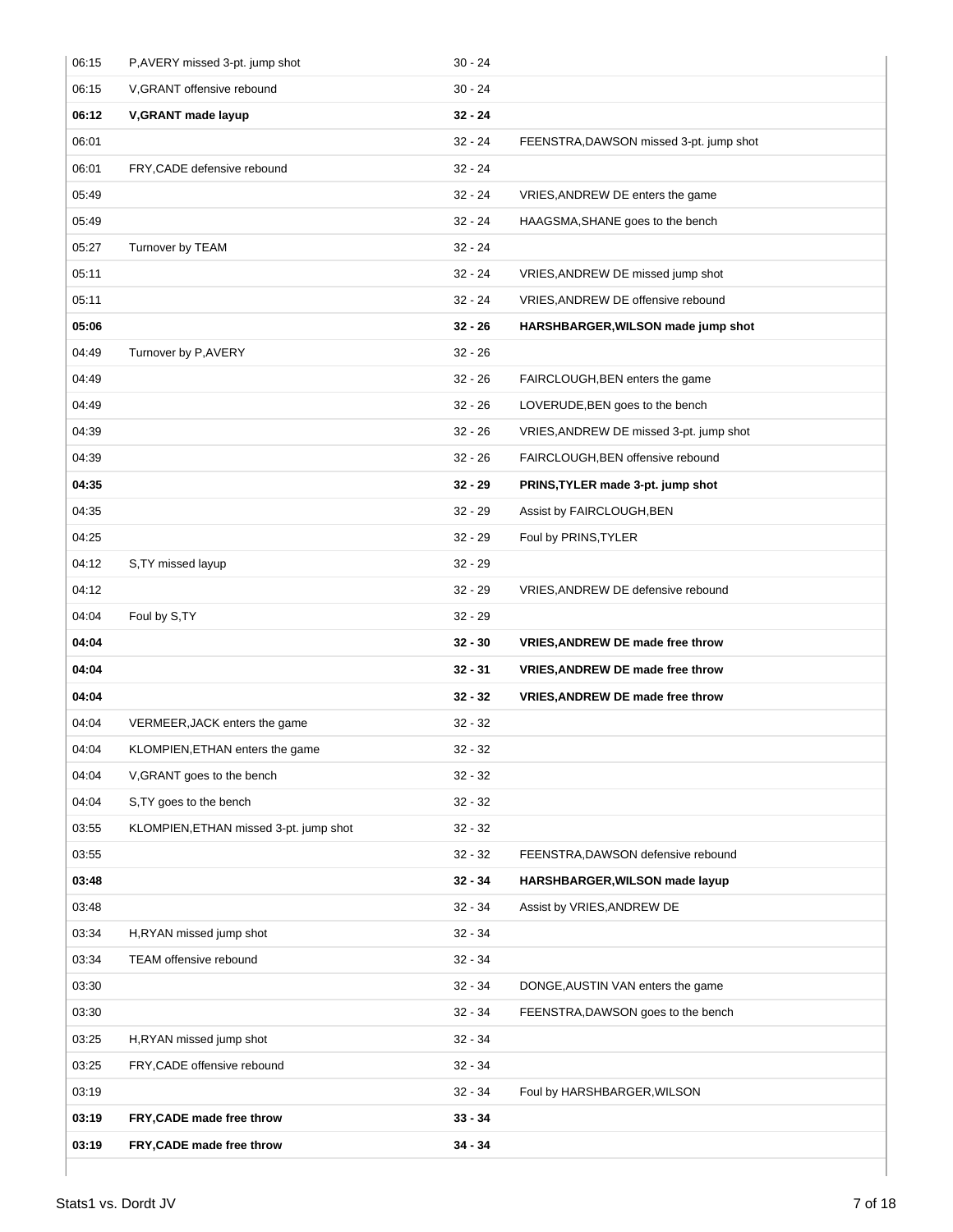| 03:19 |                                      | $34 - 34$ | HAKEN, MATT enters the game           |
|-------|--------------------------------------|-----------|---------------------------------------|
| 03:19 |                                      | $34 - 34$ | HARSHBARGER, WILSON goes to the bench |
| 03:07 |                                      | $34 - 36$ | VRIES, ANDREW DE made jump shot       |
| 02:39 | Turnover by KLOMPIEN, ETHAN          | $34 - 36$ |                                       |
| 02:38 |                                      | $34 - 36$ | Steal by VRIES, ANDREW DE             |
| 02:33 |                                      | $34 - 36$ | HAKEN, MATT missed jump shot          |
| 02:33 |                                      | $34 - 36$ | PRINS, TYLER offensive rebound        |
| 02:27 |                                      | $34 - 36$ | PRINS, TYLER missed 3-pt. jump shot   |
| 02:27 |                                      | $34 - 36$ | FAIRCLOUGH, BEN offensive rebound     |
| 02:21 |                                      | $34 - 39$ | PRINS, TYLER made 3-pt. jump shot     |
| 02:21 |                                      | $34 - 39$ | Assist by FAIRCLOUGH, BEN             |
| 02:03 |                                      | $34 - 39$ | Foul by PRINS, TYLER                  |
| 02:03 | P, AVERY missed free throw           | $34 - 39$ |                                       |
| 02:03 | TEAM deadball rebound                | $34 - 39$ |                                       |
| 02:03 | P, AVERY made free throw             | $35 - 39$ |                                       |
| 02:03 |                                      | $35 - 39$ | HAAGSMA, SHANE enters the game        |
| 02:03 |                                      | $35 - 39$ | VRIES, ANDREW DE goes to the bench    |
| 01:56 |                                      | $35 - 39$ | HAKEN, MATT missed layup              |
| 01:56 | FRY, CADE defensive rebound          | $35 - 39$ |                                       |
| 01:49 | VERMEER, JACK missed 3-pt. jump shot | $35 - 39$ |                                       |
| 01:49 | P, AVERY offensive rebound           | $35 - 39$ |                                       |
| 01:47 | P,AVERY missed layup                 | $35 - 39$ |                                       |
| 01:47 |                                      | $35 - 39$ | HAAGSMA, SHANE defensive rebound      |
| 01:35 |                                      | $35 - 41$ | HAKEN, MATT made jump shot            |
| 01:35 |                                      | $35 - 41$ | Assist by PRINS, TYLER                |
| 01:14 | P, AVERY missed 3-pt. jump shot      | $35 - 41$ |                                       |
| 01:14 | P, AVERY offensive rebound           | $35 - 41$ |                                       |
| 01:09 | Turnover by P, AVERY                 | $35 - 41$ |                                       |
| 00:45 | Foul by H, RYAN                      | $35 - 41$ |                                       |
| 00:45 |                                      | $35 - 42$ | <b>HAKEN, MATT made free throw</b>    |
| 00:45 |                                      | $35 - 43$ | <b>HAKEN, MATT made free throw</b>    |
| 00:45 |                                      | $35 - 43$ | LOVERUDE, BEN enters the game         |
| 00:45 |                                      | $35 - 43$ | FEENSTRA, DAWSON enters the game      |
| 00:45 |                                      | $35 - 43$ | DONGE, AUSTIN VAN goes to the bench   |
| 00:45 |                                      | $35 - 43$ | HAAGSMA, SHANE goes to the bench      |
| 00:32 | FRY, CADE made layup                 | $37 - 43$ |                                       |
| 00:32 | Assist by P, AVERY                   | $37 - 43$ |                                       |
| 00:06 |                                      | $37 - 43$ | PRINS, TYLER missed 3-pt. jump shot   |
| 00:06 |                                      | $37 - 43$ | FEENSTRA, DAWSON offensive rebound    |
| 00:02 |                                      | $37 - 43$ | FEENSTRA, DAWSON missed layup         |
| 00:02 | FRY, CADE defensive rebound          | $37 - 43$ |                                       |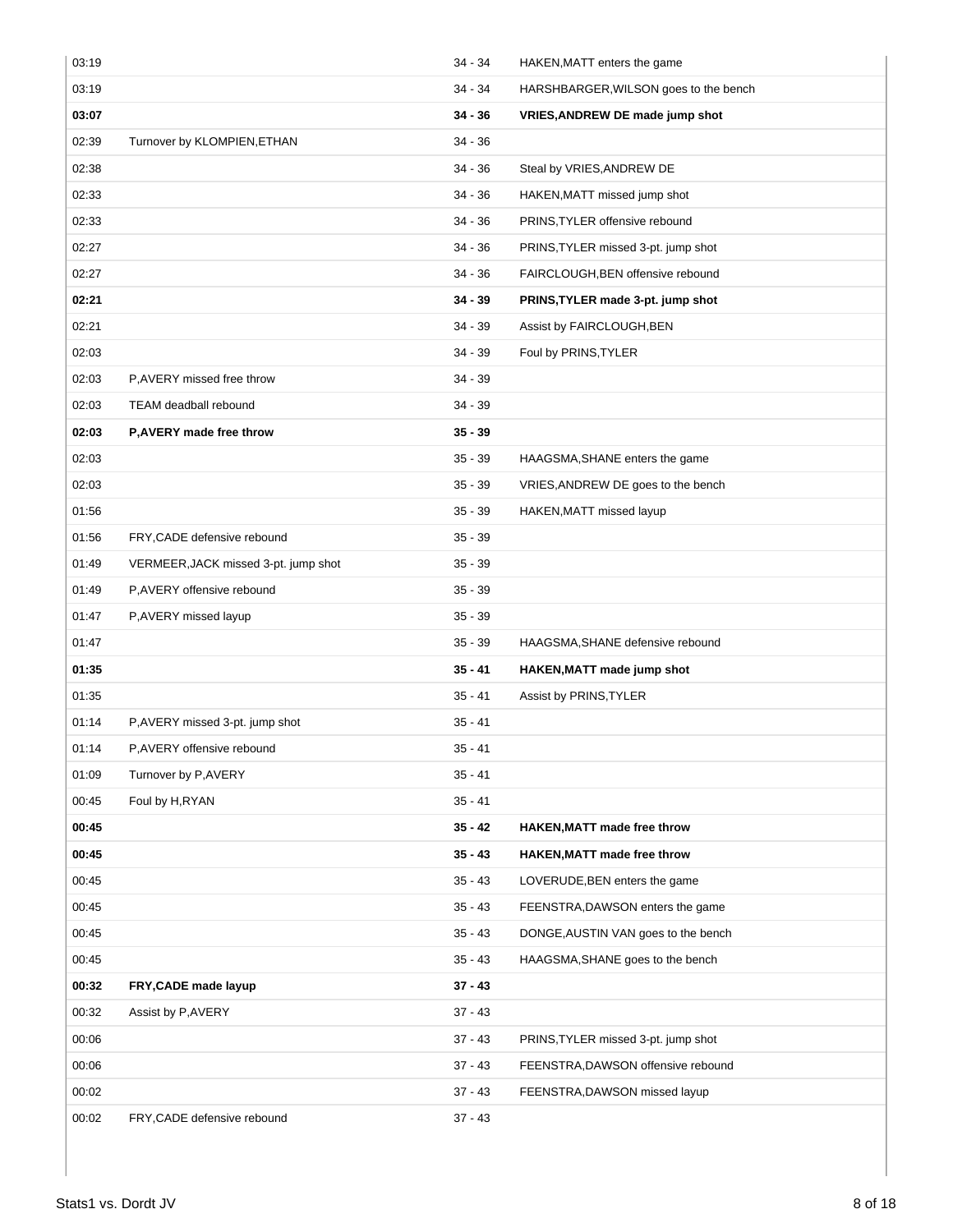# **2nd Half**

| 19:52 |                                      | $37 - 43$ | LOVERUDE, BEN missed layup           |
|-------|--------------------------------------|-----------|--------------------------------------|
| 19:52 |                                      | $37 - 43$ | HAKEN, MATT offensive rebound        |
| 19:48 |                                      | $37 - 46$ | LOVERUDE, BEN made 3-pt. jump shot   |
| 19:48 |                                      | $37 - 46$ | Assist by HAKEN, MATT                |
| 19:34 | Turnover by VERMEER, JACK            | $37 - 46$ |                                      |
| 19:33 |                                      | $37 - 46$ | Steal by LOVERUDE, BEN               |
| 19:27 |                                      | $37 - 46$ | LOVERUDE, BEN missed 3-pt. jump shot |
| 19:27 | TEAM defensive rebound               | $37 - 46$ |                                      |
| 19:13 | Turnover by BERRY, HUNTER            | $37 - 46$ |                                      |
| 19:00 |                                      | $37 - 46$ | Turnover by PRINS, TYLER             |
| 18:59 | Steal by H, RYAN                     | $37 - 46$ |                                      |
| 18:51 | Foul by FRY, CADE                    | $37 - 46$ |                                      |
| 18:51 | Turnover by FRY, CADE                | $37 - 46$ |                                      |
| 18:38 |                                      | $37 - 46$ | Foul by LOVERUDE, BEN                |
| 18:38 |                                      | $37 - 46$ | Turnover by LOVERUDE, BEN            |
| 18:30 | Turnover by BERRY, HUNTER            | $37 - 46$ |                                      |
| 18:29 |                                      | $37 - 46$ | Steal by HAKEN, MATT                 |
| 18:23 |                                      | $37 - 46$ | Turnover by PRINS, TYLER             |
| 18:23 | 30SEC TIMEOUT by Stats1              | $37 - 46$ |                                      |
| 18:09 | BERRY, HUNTER missed 3-pt. jump shot | $37 - 46$ |                                      |
| 18:09 |                                      | $37 - 46$ | LOVERUDE, BEN defensive rebound      |
| 17:53 |                                      | $37 - 49$ | PRINS, TYLER made 3-pt. jump shot    |
| 17:53 |                                      | $37 - 49$ | Assist by FEENSTRA, DAWSON           |
| 17:37 | KLOMPIEN, ETHAN made 3-pt. jump shot | $40 - 49$ |                                      |
| 17:37 | Assist by VERMEER, JACK              | $40 - 49$ |                                      |
| 17:15 | Foul by H, RYAN                      | $40 - 49$ |                                      |
| 17:15 |                                      | $40 - 49$ | HAKEN, MATT missed free throw        |
| 17:15 |                                      | $40 - 49$ | <b>TEAM</b> deadball rebound         |
| 17:15 |                                      | $40 - 49$ | HAKEN, MATT missed free throw        |
| 17:15 |                                      | $40 - 49$ | FEENSTRA, DAWSON offensive rebound   |
| 17:13 | Foul by FRY, CADE                    | $40 - 49$ |                                      |
| 17:13 |                                      | $40 - 50$ | <b>HAKEN, MATT made free throw</b>   |
| 17:13 |                                      | $40 - 51$ | <b>HAKEN, MATT made free throw</b>   |
| 16:52 | H,RYAN made jump shot                | $42 - 51$ |                                      |
| 16:50 |                                      | $42 - 51$ | Foul by HAKEN, MATT                  |
| 16:50 | H,RYAN missed free throw             | $42 - 51$ |                                      |
| 16:50 |                                      | $42 - 51$ | HAKEN, MATT defensive rebound        |
| 16:37 |                                      | $42 - 51$ | FAIRCLOUGH, BEN missed jump shot     |
| 16:37 | H,RYAN defensive rebound             | $42 - 51$ |                                      |
| 16:24 |                                      | $42 - 51$ | Foul by FAIRCLOUGH, BEN              |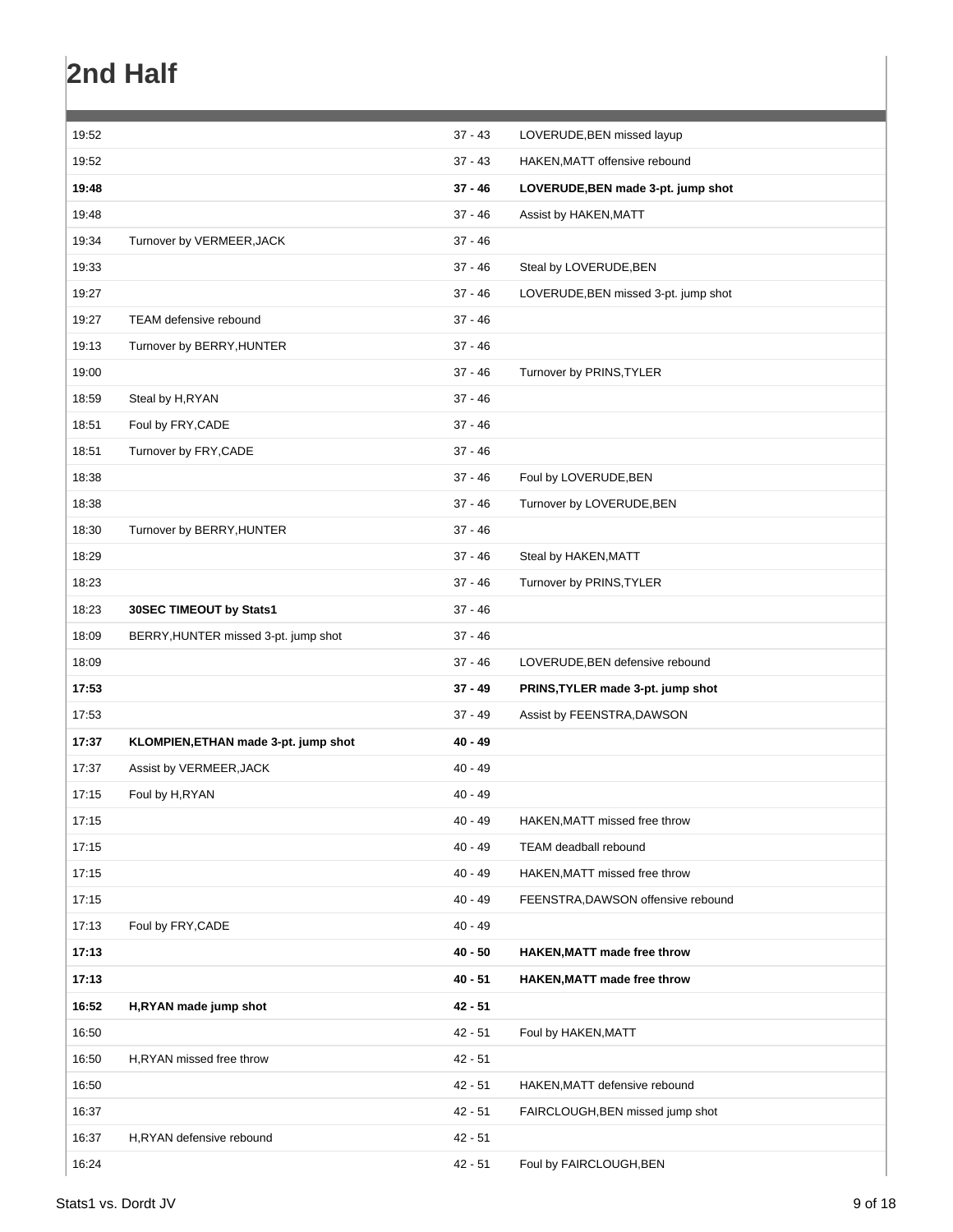| 16:21 | FRY, CADE missed jump shot           | $42 - 51$ |                                       |
|-------|--------------------------------------|-----------|---------------------------------------|
| 16:21 |                                      | $42 - 51$ | HAKEN, MATT defensive rebound         |
| 16:12 |                                      | $42 - 51$ | PRINS, TYLER missed 3-pt. jump shot   |
| 16:12 | FRY, CADE defensive rebound          | $42 - 51$ |                                       |
| 15:57 | H, RYAN missed jump shot             | $42 - 51$ |                                       |
| 15:57 |                                      | $42 - 51$ | HAKEN, MATT defensive rebound         |
| 15:50 |                                      | $42 - 51$ | LOVERUDE, BEN missed 3-pt. jump shot  |
| 15:50 | TEAM defensive rebound               | $42 - 51$ |                                       |
| 15:33 | H,RYAN missed jump shot              | $42 - 51$ |                                       |
| 15:33 |                                      | $42 - 51$ | FAIRCLOUGH, BEN defensive rebound     |
| 15:23 |                                      | $42 - 53$ | LOVERUDE, BEN made layup              |
| 15:01 | H,RYAN made jump shot                | $44 - 53$ |                                       |
| 14:50 |                                      | 44 - 53   | Turnover by HAKEN, MATT               |
| 14:48 | Steal by H, RYAN                     | $44 - 53$ |                                       |
| 14:33 | H,RYAN made 3-pt. jump shot          | $47 - 53$ |                                       |
| 14:33 | Assist by BERRY, HUNTER              | $47 - 53$ |                                       |
| 14:16 |                                      | 47 - 55   | FAIRCLOUGH, BEN made jump shot        |
| 14:05 |                                      | $47 - 55$ | Assist by FEENSTRA, DAWSON            |
| 13:58 | H, RYAN missed jump shot             | $47 - 55$ |                                       |
| 13:58 |                                      | 47 - 55   | FEENSTRA, DAWSON defensive rebound    |
| 13:48 |                                      | $47 - 55$ | Turnover by LOVERUDE, BEN             |
| 13:47 | Steal by BERRY, HUNTER               | $47 - 55$ |                                       |
| 13:41 |                                      | 47 - 55   | Foul by PRINS, TYLER                  |
| 13:41 |                                      | 47 - 55   | DONGE, AUSTIN VAN enters the game     |
| 13:41 |                                      | $47 - 55$ | HARSHBARGER, WILSON enters the game   |
| 13:41 |                                      | 47 - 55   | LOVERUDE, BEN goes to the bench       |
| 13:41 |                                      | $47 - 55$ | HAKEN, MATT goes to the bench         |
| 13:36 | BERRY, HUNTER missed 3-pt. jump shot | 47 - 55   |                                       |
| 13:36 |                                      | $47 - 55$ | FAIRCLOUGH, BEN defensive rebound     |
| 13:25 |                                      | 47 - 55   | HARSHBARGER, WILSON missed jump shot  |
| 13:25 | H,RYAN defensive rebound             | 47 - 55   |                                       |
| 13:21 |                                      | $47 - 55$ | Foul by DONGE, AUSTIN VAN             |
| 13:01 | BERRY, HUNTER missed jump shot       | $47 - 55$ |                                       |
| 13:01 |                                      | $47 - 55$ | HARSHBARGER, WILSON defensive rebound |
| 12:39 | Foul by V, RYAN                      | $47 - 55$ |                                       |
| 12:39 | V, GRANT enters the game             | $47 - 55$ |                                       |
| 12:39 | H, RYAN goes to the bench            | $47 - 55$ |                                       |
| 12:39 |                                      | $47 - 55$ | HAAGSMA, SHANE enters the game        |
| 12:39 |                                      | $47 - 55$ | FEENSTRA, DAWSON goes to the bench    |
| 12:29 |                                      | 47 - 57   | HARSHBARGER, WILSON made jump shot    |
| 12:05 | BERRY, HUNTER missed 3-pt. jump shot | $47 - 57$ |                                       |
| 12:05 |                                      | $47 - 57$ | HARSHBARGER, WILSON defensive rebound |
|       |                                      |           |                                       |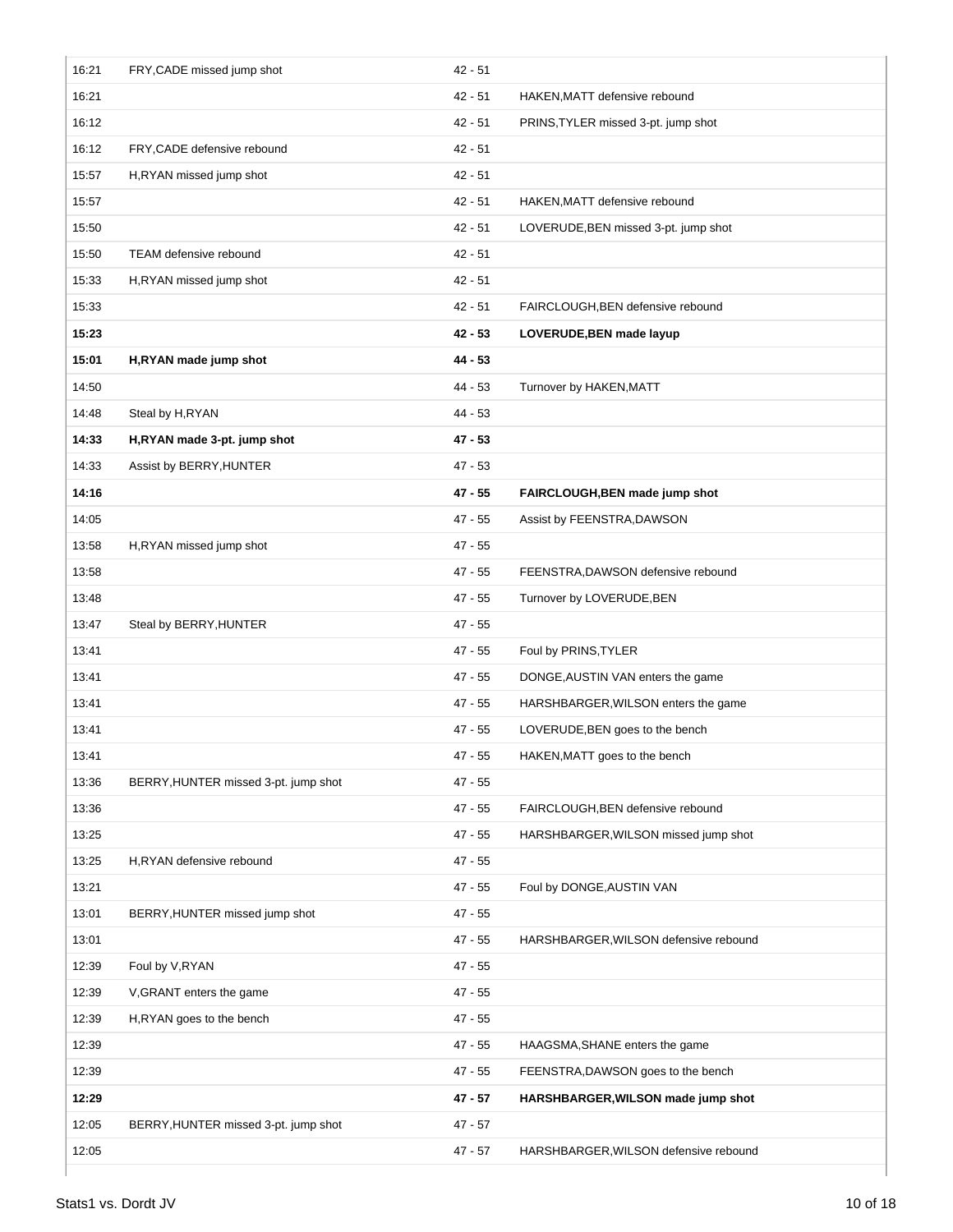| 12:02 | Foul by V, GRANT                       | $47 - 57$ |                                         |
|-------|----------------------------------------|-----------|-----------------------------------------|
| 12:02 |                                        | $47 - 57$ | Foul by HARSHBARGER, WILSON             |
| 12:02 |                                        | $47 - 57$ | VRIES, ANDREW DE enters the game        |
| 12:02 |                                        | $47 - 57$ | PRINS, TYLER goes to the bench          |
| 11:43 |                                        | $47 - 57$ | FAIRCLOUGH, BEN missed 3-pt. jump shot  |
| 11:43 | VERMEER, JACK defensive rebound        | $47 - 57$ |                                         |
| 11:33 |                                        | $47 - 57$ | Foul by DONGE, AUSTIN VAN               |
| 11:33 | VERMEER, JACK made free throw          | 48 - 57   |                                         |
| 11:33 | <b>VERMEER, JACK made free throw</b>   | 49 - 57   |                                         |
| 11:24 |                                        | $49 - 59$ | HARSHBARGER, WILSON made layup          |
| 11:24 |                                        | $49 - 59$ | Assist by HAAGSMA, SHANE                |
| 11:01 | KLOMPIEN, ETHAN missed 3-pt. jump shot | $49 - 59$ |                                         |
| 11:01 |                                        | $49 - 59$ | HARSHBARGER, WILSON defensive rebound   |
| 10:53 |                                        | $49 - 62$ | VRIES, ANDREW DE made 3-pt. jump shot   |
| 10:53 |                                        | $49 - 62$ | Assist by HAAGSMA, SHANE                |
| 10:34 | V, GRANT missed layup                  | $49 - 62$ |                                         |
| 10:34 |                                        | $49 - 62$ | Block by FAIRCLOUGH, BEN                |
| 10:34 | TEAM offensive rebound                 | $49 - 62$ |                                         |
| 10:32 | VERMEER, JACK made 3-pt. jump shot     | $52 - 62$ |                                         |
| 10:32 | Assist by KLOMPIEN, ETHAN              | $52 - 62$ |                                         |
| 10:18 |                                        | $52 - 65$ | VRIES, ANDREW DE made 3-pt. jump shot   |
| 10:18 |                                        | $52 - 65$ | Assist by HAAGSMA, SHANE                |
| 10:00 | Turnover by BERRY, HUNTER              | $52 - 65$ |                                         |
| 09:59 | S, TY enters the game                  | $52 - 65$ |                                         |
| 09:59 | P, AVERY enters the game               | $52 - 65$ |                                         |
| 09:59 | KLOMPIEN, ETHAN goes to the bench      | $52 - 65$ |                                         |
| 09:59 | BERRY, HUNTER goes to the bench        | $52 - 65$ |                                         |
| 09:42 | Foul by V, RYAN                        | $52 - 65$ |                                         |
| 09:42 | V, RYAN enters the game                | $52 - 65$ |                                         |
| 09:42 | FRY, CADE goes to the bench            | $52 - 65$ |                                         |
| 09:36 |                                        | $52 - 68$ | VRIES, ANDREW DE made 3-pt. jump shot   |
| 09:36 |                                        | $52 - 68$ | Assist by FAIRCLOUGH, BEN               |
| 09:06 | Turnover by S,TY                       | $52 - 68$ |                                         |
| 09:05 |                                        | $52 - 68$ | Steal by DONGE, AUSTIN VAN              |
| 09:01 |                                        | $52 - 68$ | VRIES, ANDREW DE missed 3-pt. jump shot |
| 09:01 | S, TY defensive rebound                | $52 - 68$ |                                         |
| 08:47 | FRY, CADE missed 3-pt. jump shot       | $52 - 68$ |                                         |
| 08:47 | FRY, CADE offensive rebound            | $52 - 68$ |                                         |
| 08:41 | Turnover by FRY, CADE                  | $52 - 68$ |                                         |
| 08:40 |                                        | $52 - 68$ | Steal by VRIES, ANDREW DE               |
| 08:36 |                                        | $52 - 68$ | Foul by HARSHBARGER, WILSON             |
| 08:36 |                                        |           |                                         |
|       |                                        | $52 - 68$ | Turnover by HARSHBARGER, WILSON         |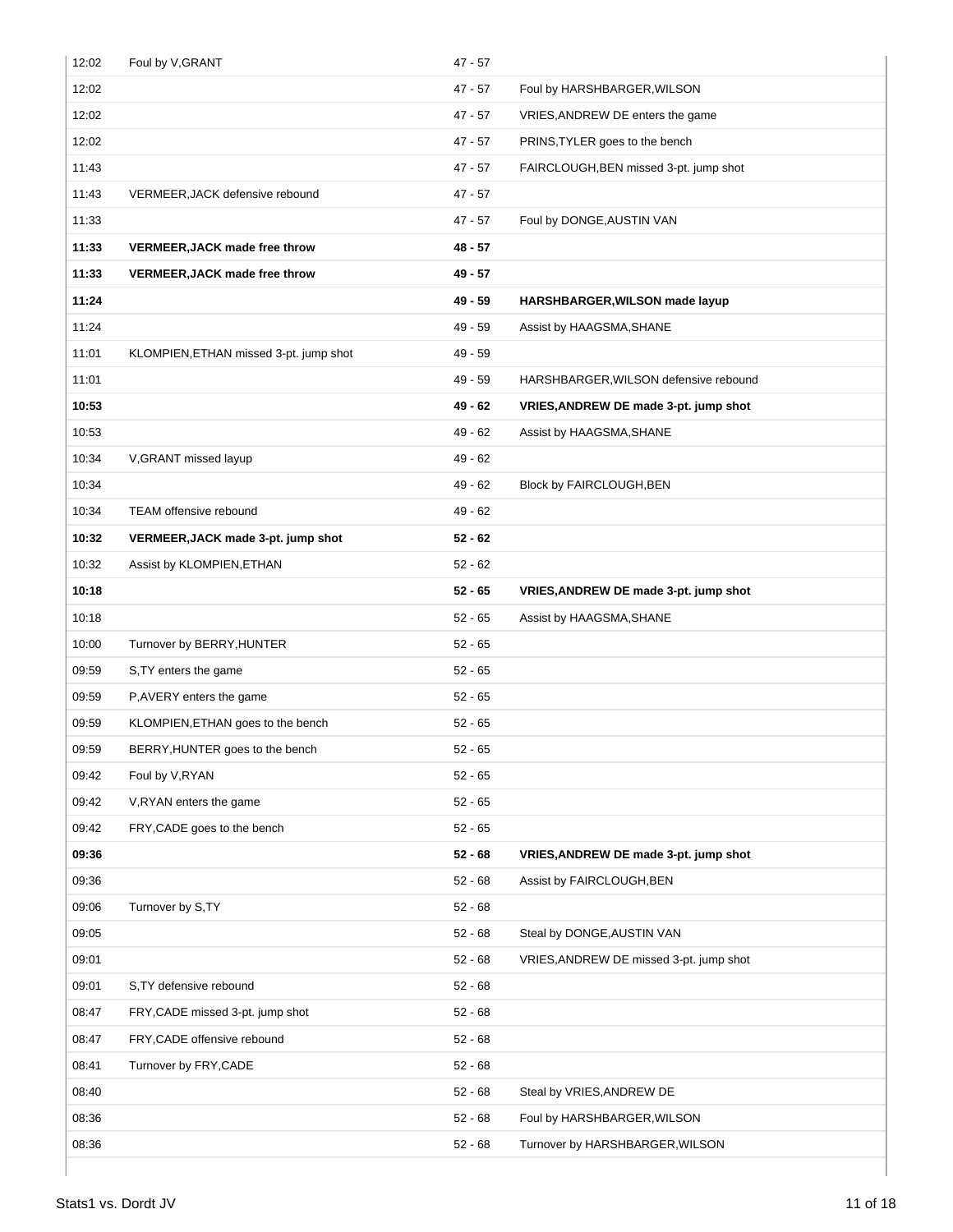| 08:20 | P, AVERY made layup             | $54 - 68$ |                                            |
|-------|---------------------------------|-----------|--------------------------------------------|
| 08:20 | Assist by S,TY                  | $54 - 68$ |                                            |
| 08:00 |                                 | $54 - 71$ | FAIRCLOUGH, BEN made 3-pt. jump shot       |
| 08:00 |                                 | $54 - 71$ | Assist by HAAGSMA, SHANE                   |
| 07:48 | VERMEER, JACK made jump shot    | $56 - 71$ |                                            |
| 07:38 | Foul by VERMEER, JACK           | $56 - 71$ |                                            |
| 07:38 |                                 | $56 - 71$ | DONGE, AUSTIN VAN missed free throw        |
| 07:38 |                                 | $56 - 71$ | TEAM deadball rebound                      |
| 07:38 |                                 | $56 - 72$ | DONGE, AUSTIN VAN made free throw          |
| 07:38 | H, RYAN enters the game         | $56 - 72$ |                                            |
| 07:38 | VERMEER, JACK goes to the bench | $56 - 72$ |                                            |
| 07:23 | H,RYAN missed jump shot         | $56 - 72$ |                                            |
| 07:23 | H,RYAN offensive rebound        | $56 - 72$ |                                            |
| 07:20 | Turnover by H,RYAN              | $56 - 72$ |                                            |
| 07:04 |                                 | $56 - 72$ | HARSHBARGER, WILSON missed jump shot       |
| 07:04 | S, TY defensive rebound         | $56 - 72$ |                                            |
| 06:54 | H,RYAN missed jump shot         | $56 - 72$ |                                            |
| 06:54 |                                 | $56 - 72$ | HAAGSMA, SHANE defensive rebound           |
| 06:47 |                                 | $56 - 74$ | DONGE, AUSTIN VAN made jump shot           |
| 06:47 |                                 | $56 - 74$ | Assist by HAAGSMA, SHANE                   |
| 06:24 | FRY, CADE missed jump shot      | $56 - 74$ |                                            |
| 06:24 |                                 | $56 - 74$ | FAIRCLOUGH, BEN defensive rebound          |
| 06:18 |                                 | $56 - 77$ | VRIES, ANDREW DE made 3-pt. jump shot      |
| 06:18 |                                 | $56 - 77$ | Assist by HAAGSMA, SHANE                   |
| 06:05 | H,RYAN missed 3-pt. jump shot   | $56 - 77$ |                                            |
| 06:05 |                                 | $56 - 77$ | HAAGSMA, SHANE defensive rebound           |
| 06:01 | Foul by V, GRANT                | 56 - 77   |                                            |
| 06:01 |                                 | $56 - 78$ | FAIRCLOUGH, BEN made free throw            |
| 06:01 |                                 | $56 - 79$ | FAIRCLOUGH, BEN made free throw            |
| 05:47 | V, GRANT missed 3-pt. jump shot | $56 - 79$ |                                            |
| 05:47 |                                 | $56 - 79$ | HARSHBARGER, WILSON defensive rebound      |
| 05:38 |                                 | $56 - 82$ | VRIES, ANDREW DE made 3-pt. jump shot      |
| 05:38 |                                 | $56 - 82$ | Assist by HAAGSMA, SHANE                   |
| 05:22 | FRY, CADE made 3-pt. jump shot  | $59 - 82$ |                                            |
| 05:11 |                                 | $59 - 82$ | HARSHBARGER, WILSON missed 3-pt. jump shot |
| 05:11 | H,RYAN defensive rebound        | $59 - 82$ |                                            |
| 04:54 | Turnover by V, GRANT            | $59 - 82$ |                                            |
| 04:53 |                                 | $59 - 82$ | Steal by VRIES, ANDREW DE                  |
| 04:49 |                                 | $59 - 84$ | HARSHBARGER, WILSON made layup             |
| 04:49 |                                 | 59 - 84   | Assist by VRIES, ANDREW DE                 |
| 04:31 | P,AVERY missed jump shot        | $59 - 84$ |                                            |
| 04:31 | P,AVERY offensive rebound       | 59 - 84   |                                            |
|       |                                 |           |                                            |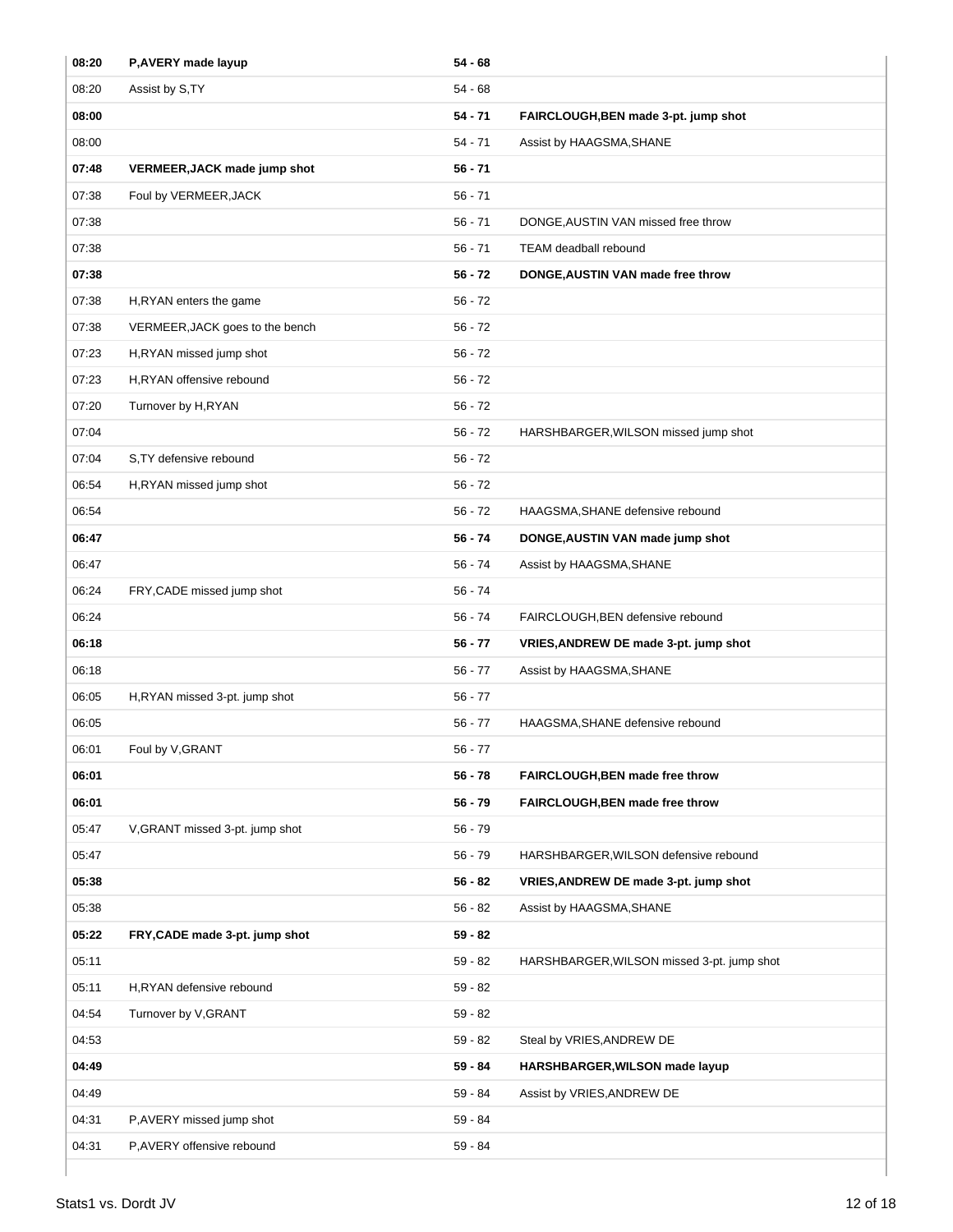| 04:28 | P, AVERY made layup                  | $61 - 84$ |                                         |
|-------|--------------------------------------|-----------|-----------------------------------------|
| 04:16 |                                      | $61 - 84$ | HAAGSMA, SHANE missed jump shot         |
| 04:16 | S, TY defensive rebound              | $61 - 84$ |                                         |
| 04:08 | V, GRANT missed 3-pt. jump shot      | $61 - 84$ |                                         |
| 04:08 | P,AVERY offensive rebound            | $61 - 84$ |                                         |
| 04:04 | FRY, CADE missed 3-pt. jump shot     | $61 - 84$ |                                         |
| 04:04 |                                      | $61 - 84$ | FAIRCLOUGH, BEN defensive rebound       |
| 03:54 |                                      | $61 - 84$ | VRIES, ANDREW DE missed 3-pt. jump shot |
| 03:54 | FRY, CADE defensive rebound          | $61 - 84$ |                                         |
| 03:43 | H,RYAN missed 3-pt. jump shot        | $61 - 84$ |                                         |
| 03:43 |                                      | $61 - 84$ | FAIRCLOUGH, BEN defensive rebound       |
| 03:24 |                                      | $61 - 84$ | Turnover by HAAGSMA, SHANE              |
| 03:23 | Steal by P, AVERY                    | $61 - 84$ |                                         |
| 03:21 | P, AVERY made layup                  | $63 - 84$ |                                         |
| 03:12 |                                      | $63 - 87$ | HAAGSMA, SHANE made 3-pt. jump shot     |
| 03:12 |                                      | $63 - 87$ | Assist by VRIES, ANDREW DE              |
| 03:06 |                                      | $63 - 87$ | FULL TIMEOUT by Dordt JV                |
| 03:06 | FRY, CADE enters the game            | $63 - 87$ |                                         |
| 03:06 | KLOMPIEN, ETHAN enters the game      | $63 - 87$ |                                         |
| 03:06 | BERRY, HUNTER enters the game        | $63 - 87$ |                                         |
| 03:06 | VERMEER, JACK enters the game        | $63 - 87$ |                                         |
| 03:06 | V, GRANT goes to the bench           | $63 - 87$ |                                         |
| 03:06 | V, RYAN goes to the bench            | $63 - 87$ |                                         |
| 03:06 | S, TY goes to the bench              | $63 - 87$ |                                         |
| 03:06 | P, AVERY goes to the bench           | $63 - 87$ |                                         |
| 03:06 |                                      | $63 - 87$ | FEENSTRA, DAWSON enters the game        |
| 03:06 |                                      | 63 - 87   | HAKEN, MATT enters the game             |
| 03:06 |                                      | $63 - 87$ | PRINS, TYLER enters the game            |
| 03:06 |                                      | $63 - 87$ | LOVERUDE, BEN enters the game           |
| 03:06 |                                      | $63 - 87$ | FAIRCLOUGH, BEN goes to the bench       |
| 03:06 |                                      | $63 - 87$ | VRIES, ANDREW DE goes to the bench      |
| 03:06 |                                      | $63 - 87$ | DONGE, AUSTIN VAN goes to the bench     |
| 03:06 |                                      | $63 - 87$ | HARSHBARGER, WILSON goes to the bench   |
| 02:48 |                                      | $63 - 87$ | Foul by HAKEN, MATT                     |
| 02:48 | H,RYAN missed free throw             | $63 - 87$ |                                         |
| 02:48 | TEAM deadball rebound                | $63 - 87$ |                                         |
| 02:48 | H, RYAN missed free throw            | $63 - 87$ |                                         |
| 02:48 |                                      | $63 - 87$ | FEENSTRA, DAWSON defensive rebound      |
| 02:38 |                                      | $63 - 87$ | Turnover by HAAGSMA, SHANE              |
| 02:37 | Steal by H, RYAN                     | $63 - 87$ |                                         |
| 02:17 | BERRY, HUNTER missed 3-pt. jump shot | $63 - 87$ |                                         |
| 02:17 |                                      | $63 - 87$ | FEENSTRA, DAWSON defensive rebound      |
|       |                                      |           |                                         |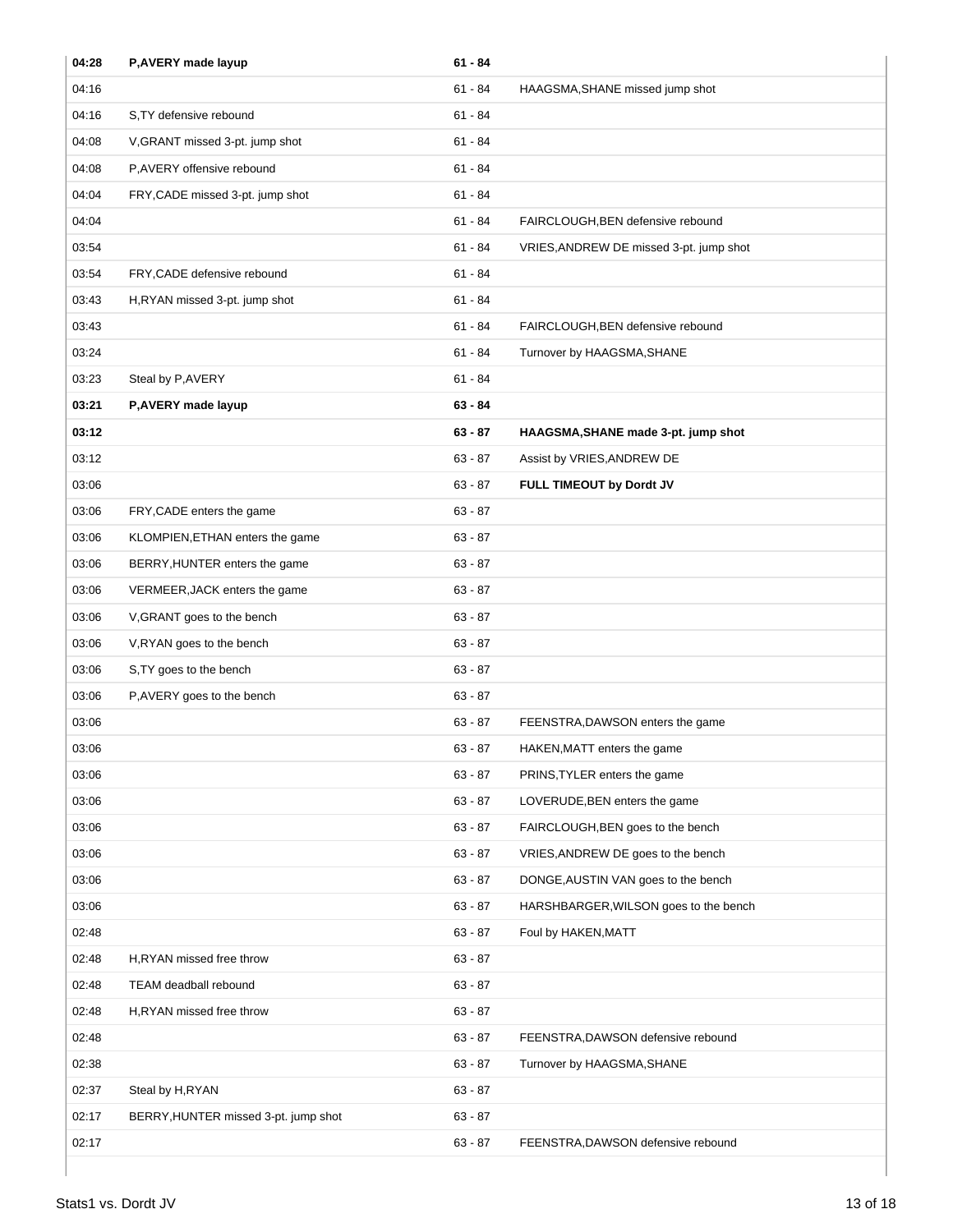| 02:09 |                                      | $63 - 87$ | FEENSTRA, DAWSON missed layup      |
|-------|--------------------------------------|-----------|------------------------------------|
| 02:09 | BERRY, HUNTER defensive rebound      | $63 - 87$ |                                    |
| 02:06 |                                      | $63 - 87$ | Foul by FEENSTRA, DAWSON           |
| 02:06 | BERRY, HUNTER made free throw        | $64 - 87$ |                                    |
| 02:06 | BERRY, HUNTER made free throw        | $65 - 87$ |                                    |
| 01:51 |                                      | $65 - 87$ | Turnover by HAKEN, MATT            |
| 01:49 | Steal by FRY, CADE                   | $65 - 87$ |                                    |
| 01:46 | VERMEER, JACK missed 3-pt. jump shot | $65 - 87$ |                                    |
| 01:46 |                                      | $65 - 87$ | FEENSTRA, DAWSON defensive rebound |
| 01:34 |                                      | $65 - 87$ | Turnover by LOVERUDE, BEN          |
|       |                                      |           |                                    |
| 01:22 | KLOMPIEN, ETHAN made 3-pt. jump shot | $68 - 87$ |                                    |
| 01:03 |                                      | $68 - 89$ | FEENSTRA, DAWSON made jump shot    |
| 00:52 | BERRY, HUNTER missed jump shot       | $68 - 89$ |                                    |
| 00:52 |                                      | $68 - 89$ | FEENSTRA, DAWSON defensive rebound |
| 00:36 |                                      | $68 - 89$ | HAKEN, MATT missed 3-pt. jump shot |
| 00:36 |                                      | $68 - 89$ | HAAGSMA, SHANE offensive rebound   |
| 00:21 |                                      | $68 - 89$ | PRINS, TYLER missed jump shot      |
| 00:21 | KLOMPIEN, ETHAN defensive rebound    | $68 - 89$ |                                    |
| 00:14 | Turnover by KLOMPIEN, ETHAN          | $68 - 89$ |                                    |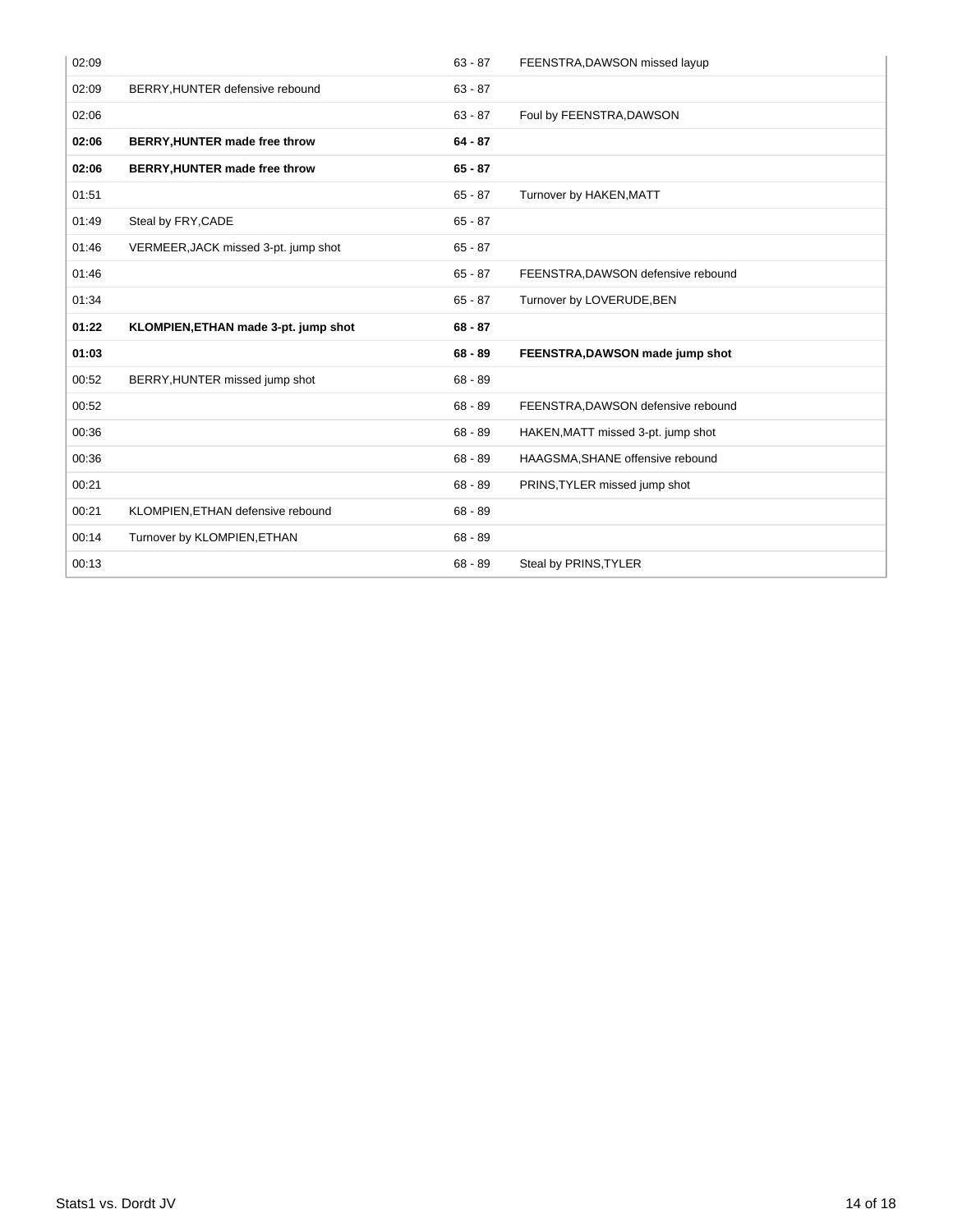#### **Team Summary**

### **Team Statistics**

| <b>STAT</b>             | STATS1                   | <b>DORDT JV</b> |
|-------------------------|--------------------------|-----------------|
| <b>Field Goal</b>       | 26-69                    | 32-74           |
| Field Goal %            | 37.7%                    | 43.2%           |
| 3 Point                 | $9 - 30$                 | 13-35           |
| 3 Point %               | 30.0%                    | 37.1%           |
| Free Throw              | $7 - 11$                 | $12 - 17$       |
| Free Throw %            | 63.6%                    | 70.6%           |
| Rebounds                | 44                       | 46              |
| Assists                 | 10                       | 24              |
| Turnovers               | 17                       | 13              |
| Points Off Turnovers    | 13                       | 19              |
| 2nd Chance Points       | 9                        | 15              |
| Points In The Paint     | 14                       | 20              |
| <b>Fastbreak Points</b> | $\overline{2}$           | 0               |
| <b>Bench Points</b>     | 14                       | 38              |
| Largest Lead            | 11                       | 26              |
| Time Of Largest Lead    | 1st-08:58                | 2nd-05:38       |
| Trends                  | Ties: 3; Lead Changes: 6 |                 |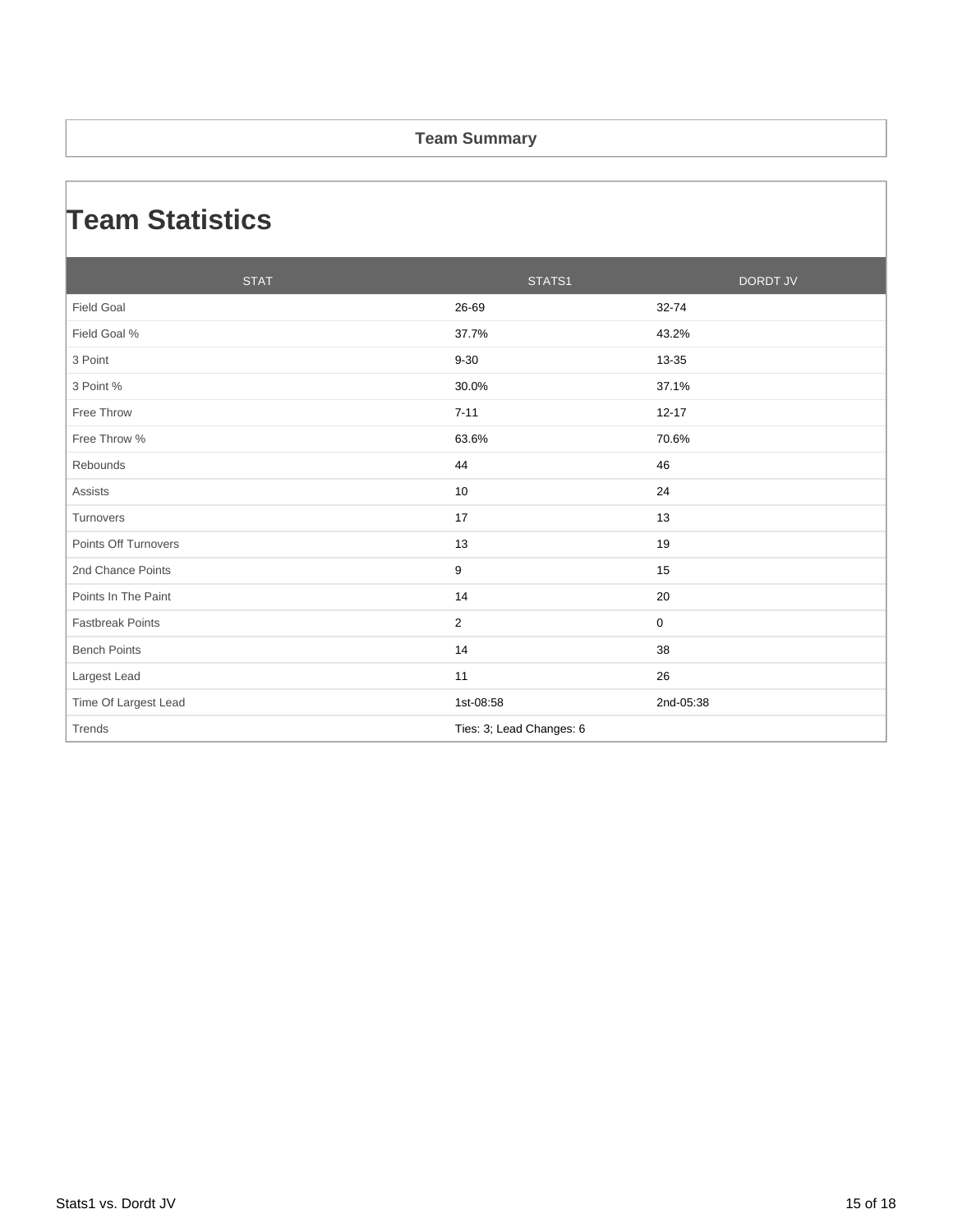#### **1st Half Box**

## **Stats1**

| <b>PLAYER</b>       | <b>MIN</b> | FGM-A   | 3PM-A    | FTM-A   | <b>OREB</b>    | <b>DREB</b>    | <b>REB</b>     | <b>AST</b>     | <b>STL</b>   | <b>BLK</b>  | <b>TO</b>    | PF               | <b>PTS</b>     |
|---------------------|------------|---------|----------|---------|----------------|----------------|----------------|----------------|--------------|-------------|--------------|------------------|----------------|
| <b>STARTERS</b>     |            |         |          |         |                |                |                |                |              |             |              |                  |                |
| 05 - Hunter Berry   | 11         | $1 - 3$ | $0-0$    | $0-0$   | $\mathbf 0$    | 4              | 4              | 3              | $\mathbf 0$  | $\mathbf 0$ | $\mathbf 0$  | 3                | $\overline{2}$ |
| 12 - Jack Vermeer   | 16         | $2 - 6$ | $0 - 3$  | $0-0$   | $\mathbf{1}$   | $\mathbf{1}$   | $\overline{2}$ | 0              | 0            | 0           | $\mathbf 0$  | $\mathbf 0$      | 4              |
| 14 - Ethan Klompien | 17         | $2 - 4$ | $1 - 2$  | $0-0$   | 0              | $\mathbf{1}$   | $\mathbf{1}$   | $\mathbf{1}$   | $\mathbf{1}$ | 0           | 2            | 0                | 5              |
| 22 - Cade Fry       | 16         | $3-5$   | $0 - 1$  | $2 - 2$ | $\mathbf{1}$   | 6              | $\overline{7}$ | 0              | $\mathbf{1}$ | $\mathbf 0$ | $\mathbf{1}$ | $\mathbf{1}$     | 8              |
| 32 - Ryan H         | 15         | $4 - 8$ | $2 - 4$  | $0-0$   | 0              | 3              | 3              | 0              | 0            | 0           | 1            | $\mathbf{1}$     | 10             |
| <b>RESERVES</b>     |            |         |          |         |                |                |                |                |              |             |              |                  |                |
| 10 - Avery P        | 9          | $0 - 4$ | $0 - 2$  | $1 - 2$ | $\overline{2}$ | 0              | $\overline{2}$ | $\overline{2}$ | $\mathbf 0$  | $\mathbf 0$ | 2            | $\boldsymbol{0}$ | $\mathbf{1}$   |
| 20 - Ty S           | 5          | $0 - 1$ | $0-0$    | $0-0$   | 0              | 0              | $\mathbf 0$    | 0              | 0            | 0           | $\mathbf 0$  | $\mathbf{1}$     | 0              |
| 21 - Ryan V         | 5          | $1 - 2$ | $1 - 1$  | $0-0$   | 0              | $\overline{2}$ | $\overline{2}$ | 0              | 0            | 0           | $\mathbf 0$  | 2                | 3              |
| 24 - Grant V        | 7          | $2 - 2$ | $0-0$    | $0-0$   | $\mathbf{1}$   | $\overline{2}$ | 3              | 0              | 0            | 0           | $\mathbf 0$  | 0                | 4              |
| TM - Team           |            |         |          |         | $\mathbf{1}$   | $\mathbf{1}$   | $\overline{2}$ |                |              |             | 1            | $\mathbf 0$      |                |
| <b>TOTALS</b>       |            | 15-35   | $4 - 13$ | $3 - 4$ | 5              | 19             | 24             | 6              | $\mathbf{2}$ | 0           | 6            | 8                | 37             |
|                     |            | 42.9%   | 30.8%    | 75.0%   |                |                |                |                |              |             |              |                  |                |

### **Dordt JV**

| <b>PLAYER</b>           | <b>MIN</b> | FGM-A    | 3PM-A    | FTM-A   | <b>OREB</b>    | <b>DREB</b>    | <b>REB</b>     | <b>AST</b>  | <b>STL</b>   | <b>BLK</b>  | <b>TO</b>   | <b>PF</b>      | <b>PTS</b>     |
|-------------------------|------------|----------|----------|---------|----------------|----------------|----------------|-------------|--------------|-------------|-------------|----------------|----------------|
| <b>STARTERS</b>         |            |          |          |         |                |                |                |             |              |             |             |                |                |
| 15 - Ben Fairclough     | 14         | $0 - 4$  | $0 - 2$  | $0-0$   | $\overline{2}$ | $\mathbf{1}$   | 3              | 3           | $\mathbf 0$  | $\mathbf 0$ | $\mathbf 0$ | 0              | $\mathbf 0$    |
| 20 - Tyler Prins        | 15         | $7 - 12$ | $3 - 7$  | $0-0$   | $\overline{2}$ | $\overline{2}$ | 4              | 4           | 0            | $\mathbf 0$ | 2           | $\overline{2}$ | 17             |
| 25 - Matt Haken         | 10         | $2 - 7$  | $0-0$    | $4 - 6$ | $\mathbf{1}$   | $\mathbf{1}$   | $\overline{2}$ | 1           | $\Omega$     | 1           | $\mathbf 0$ | 0              | 8              |
| 32 - Dawson Feenstra    | 13         | $0 - 3$  | $0 - 1$  | $0-0$   | $\overline{2}$ | 3              | 5              | $\mathbf 0$ | 0            | $\mathbf 0$ | 1           | $\mathbf{1}$   | 0              |
| 43 - Ben Loverude       | 10         | $3-6$    | $1 - 3$  | $0-0$   | 0              | $\mathbf 0$    | $\mathbf 0$    | 1           | $\mathbf 0$  | $\mathbf 0$ | $\mathbf 0$ | $\mathbf 0$    | $\overline{7}$ |
| <b>RESERVES</b>         |            |          |          |         |                |                |                |             |              |             |             |                |                |
| 00 - Wilson Harshbarger | 9          | $3-5$    | $0 - 1$  | $0-0$   | $\mathbf{1}$   | 2              | 3              | $\mathbf 0$ | $\Omega$     | $\mathbf 0$ | $\mathbf 0$ | $\overline{2}$ | 6              |
| 04 - Shane Haagsma      | 9          | $0 - 1$  | $0 - 1$  | $0-0$   | 0              | $\overline{2}$ | $\overline{2}$ | 1           | 1            | $\mathbf 0$ | $\mathbf 0$ | 0              | $\mathbf 0$    |
| 05 - Austin Van Donge   | 11         | $0 - 1$  | $0 - 1$  | $0-0$   | 0              | 2              | $\overline{2}$ | $\mathbf 0$ | 0            | $\mathbf 0$ | $\mathbf 0$ | 0              | 0              |
| 11 - Andrew De Vries    | 10         | $1 - 4$  | $0 - 2$  | $3-3$   | $\mathbf{1}$   | $\mathbf{1}$   | $\overline{2}$ | 1           | 1            | $\mathbf 0$ | $\mathbf 0$ | 0              | 5              |
| TM - Team               |            |          |          |         | 0              | $\mathbf 0$    | 0              |             |              |             | 0           | 0              |                |
| <b>TOTALS</b>           |            | 16-43    | $4 - 18$ | $7-9$   | 9              | 14             | 23             | 11          | $\mathbf{2}$ | 1           | 3           | 5              | 43             |
|                         |            | 37.2%    | 22.2%    | 77.8%   |                |                |                |             |              |             |             |                |                |